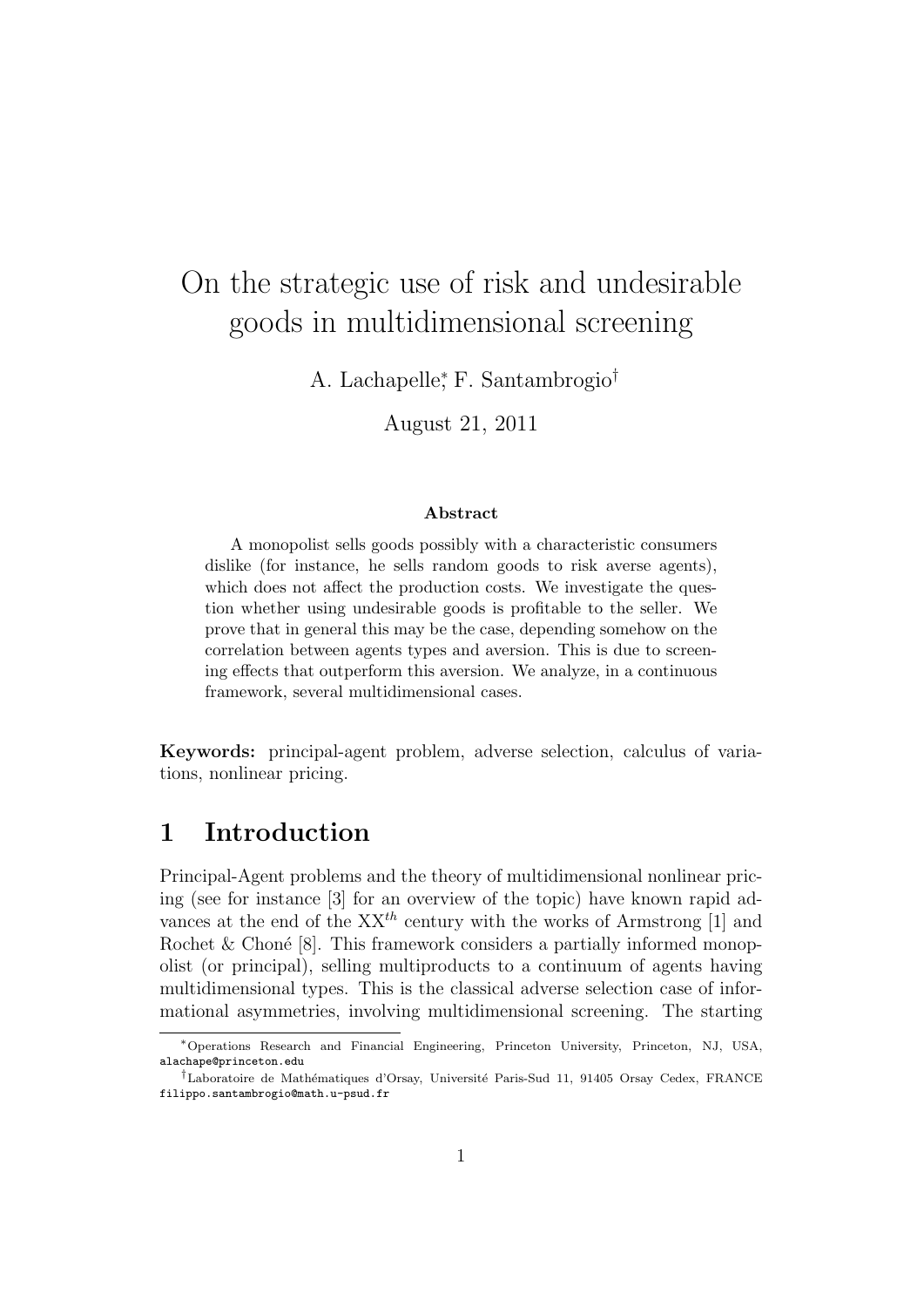point of the paper, and its motivation, is the following very natural and fundamental question. Suppose that a risk neutral monopolist may "randomize" the goods, facing risk averse agents (so that random contracts are undesirable from their viewpoint), then what will happen in the end? Should the seller actually offer randomized goods (i.e. lotteries) or not? Will adverse selection force him to produce those goods preferred by the consumers, or will it be convenient to use this extra possibility in order to make profit?

Although these questions are not novel, only few answers can be found in the literature. A simple case where risk aversion is introduced in a scalar problem involving two agents can be found in [12] or [3]. In such cases, it is shown that the monopolist benefits by randomizing contracts as soon as the difference between both agent's aversion is large enough. Another work on n risk averse agents facing a not informed monopolist has been developed by Maskin & Riley in [13], where they focus on auctions on a single and indivisible good. We could also mention the work of Arnott & Stiglitz (see [2]) for a comparison between random and deterministic insurance contracts that a monopolist offers - again - to a finite number of buyers with unknown preferences. More recently, and in a more general framework, Carlier proved in [5] an existence result of optimal stochastic contracts in a relaxed version of what we call the Rochet-Choné problem (i.e. the multidimensional screening problem). However, the author of such a paper does not discuss the profitability of introducing lotteries. Let us finally mention a paper by Carlier, Ekeland & Touzi  $([6])$ , where the principal offers random contracts, but an important difference is that he cannot control the level of the risk.

It seems, according to this literature, that this question has been analyzed so far only in discrete models (a finite number of different agents), and often with zero production costs. The novelty of our paper is that we find the same kind of answers in a multidimensional and continuous framework  $\dot{a}$  la Rochet  $& Choné, thanks to a calculus of variations formulation.$ 

Before entering the mathematical details of the principal's optimization problem, we discuss some assumptions in a rather qualitative way. The agents will be supposed to be described by a type  $\theta$  and the goods the monopolist may produce by a quality x. Both  $\theta$  and x belong to a same Euclidean space  $\mathbb{R}^d$  (or  $\mathbb{R}^d_+$ ) and the utility that an agent of type  $\theta$  derives from consuming a good x is supposed to be the scalar product  $\theta \cdot x$ . Each coordinate  $\theta_i$  can be viewed as a marginal utility to the  $i<sup>th</sup>$  quality of the good. Besides the utility function, the other element of the model is the production cost  $C(x)$ . This cost is supposed to be convex in  $x$ . We consider, as in [8], the purely quadratic production cost, i.e.  $C(x) = \frac{1}{2}|x|^2$ . Both these choices (linear utility and quadratic production cost) are the most classical and the most significant ones, since they already capture all the qualitative features of the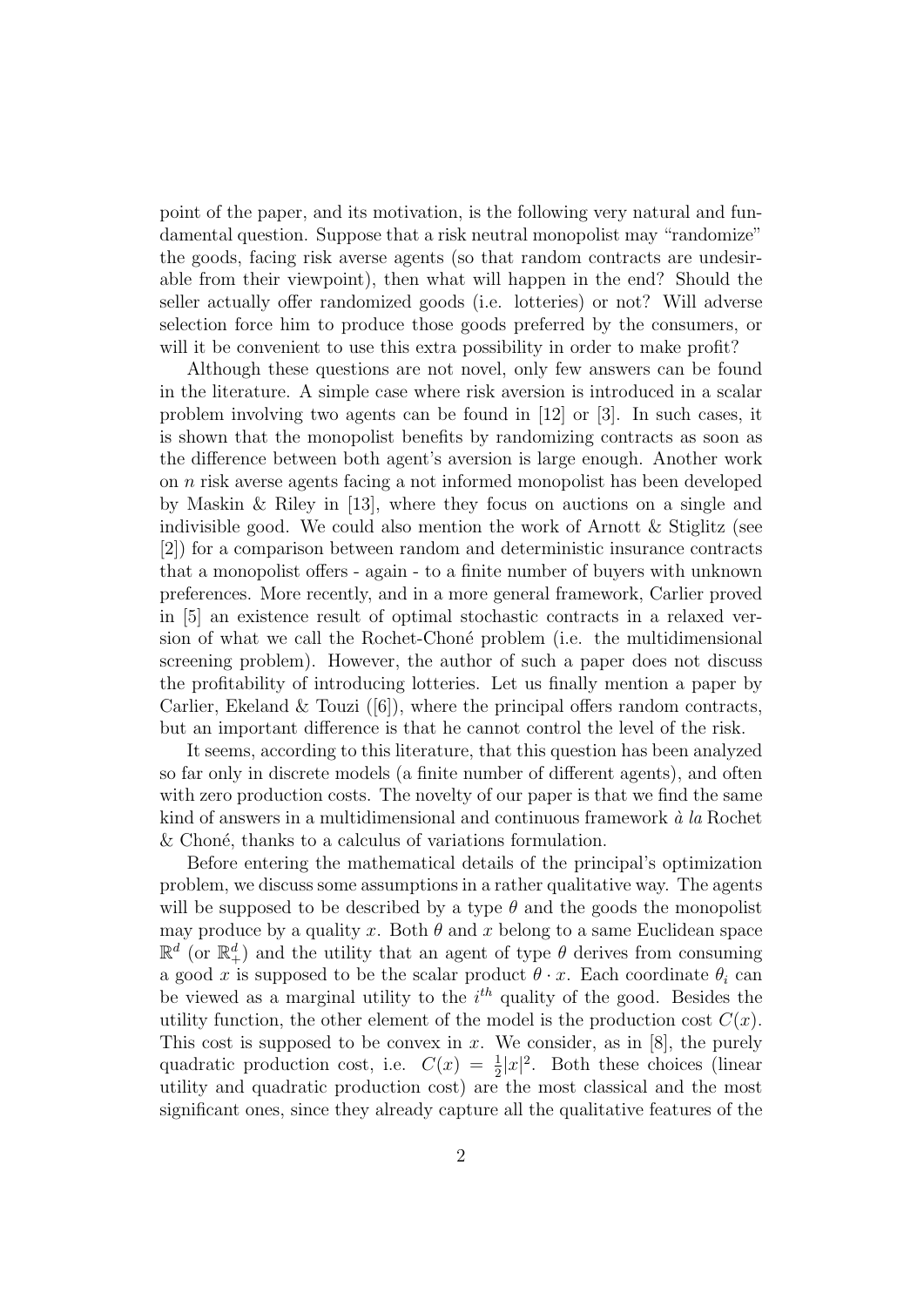solution of more general cases.

We then consider the fact that good qualities may include a random part, and we will describe it by introducing a new variable  $y \in \mathbb{R}_+$  standing for instance for their variance (or for the standard deviation). More precisely, we think of a good as a random variable X where  $x = E[X]$  stands for the mean and  $y = E[|X - x|^2] = E[X^2] - |E[X]|^2$  is a scalar variance. We suppose that consumer agents have *mean-variance* preferences; their utility function is of the form  $\theta \cdot x + \alpha y$ , where  $\alpha < 0$  is a new parameter in the description of agents' type, standing for their risk aversion. Notice that we are assuming that the utility is linearly decreasing in  $y$ , which means that y must be chosen as a parametrization of the randomness of the good such that agents are linearly averse with respect to it. If by chance in modeling a situation we find that agents are linear with respect to the standard deviation instead of the variance, we should call  $y$  the standard deviation. But this is, up to now, just a matter of naming variables.

The role played by  $y$  would be more important should one look at the production cost. Due to the random components in this extended model, we will call it  $C_R(x, y)$ . In this random interpretation we have in mind at least two toy models for the dependence of  $C_R$  on y. In some situations  $C_R$  depends increasingly on  $y$ : it is the case when the unit production cost is quadratic, which means that producing a random variable  $X$  costs proportionally to  $|E[X]|^2 = |E[X]|^2 + (E[X^2] - |E[X]|^2) = |x|^2 + y$ . But there are also cases where  $C_R$  depends decreasingly on y: this happens when the producer needs special machines for guaranteeing more precise good qualities, and he does not really choose to introduce variances, even if he can pay for reducing it.

In this paper we will focus on the intermediate case, where  $C_R(x, y)$  is constant in y. This case can be obtained as a combination of the two previous effects, but more important reasons suggest to consider it as key case. First of all, we already pointed out that we use a parametrization of the variable  $y$  so as to guarantee that the utility functions of agents are linear. If  $C_R$  really depends on y, when specifying a dependence (for instance  $C_R(x, y) = |x|^2 + const \cdot y$  we would be fixing a very specific case where both production costs and utilities are linear in the same parametrization, while there is no modeling reason to suppose that.

Second, the case where  $C_R$  depends in a strictly convex way on both x and y is not a new problem: it is just the Rochet-Choné Problem (see [8]) with an extra dimension. The only point which was not investigated in [8] is the fact that we look at consumers in  $\mathbb{R}^d_+ \times \mathbb{R}_-$  and goods in  $\mathbb{R}^d_+ \times \mathbb{R}_+$ , i.e. we explicitly account for a characteristic that is negatively perceived by agents,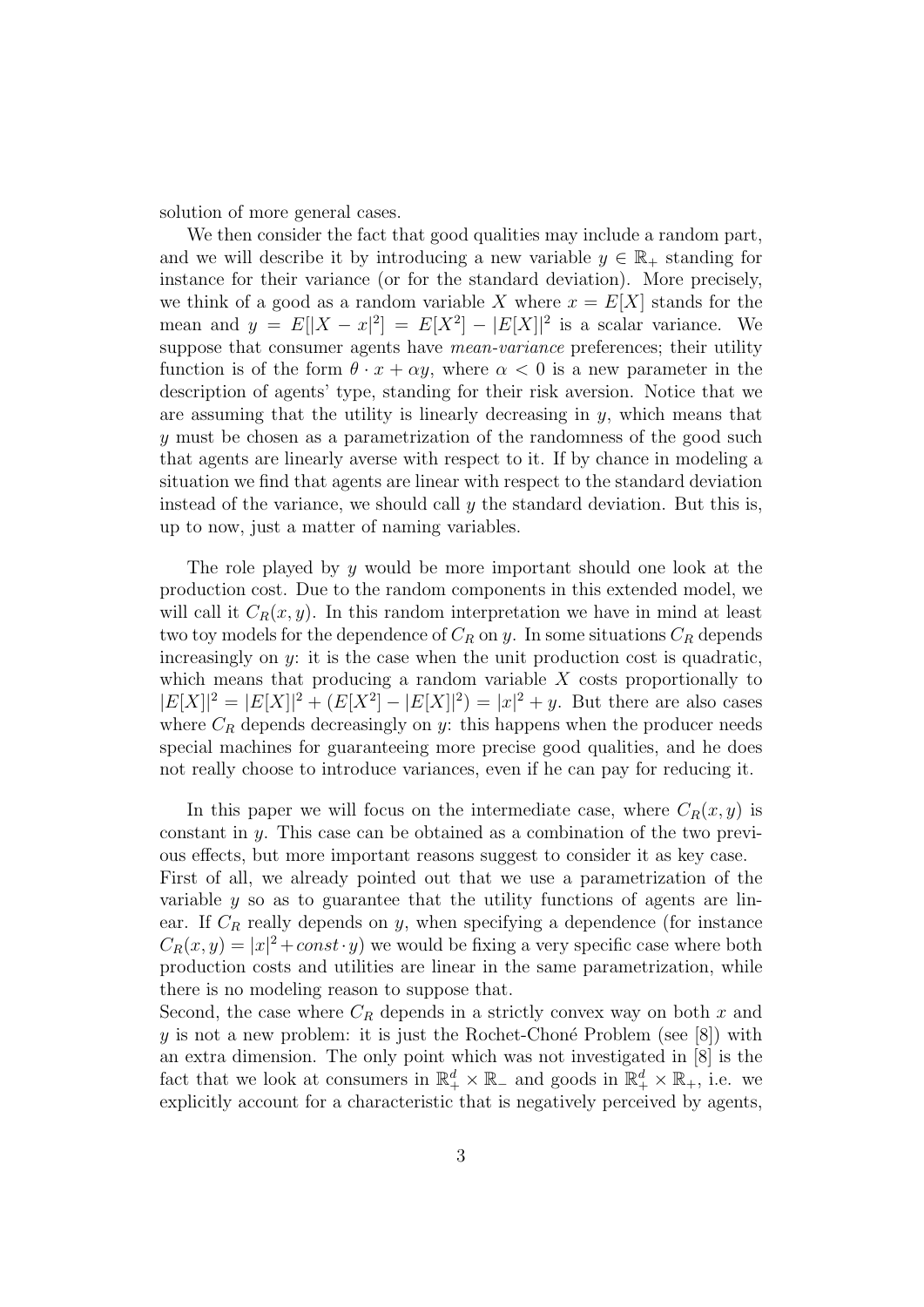but the formalism would be the same.

drop the random terminology.

Third, we will see that the main results of the paper consist in examples and conditions where the optimal strategy for the principal is exactly to offer goods with nonzero values of  $\psi$ . This makes the case where the cost decreases in  $y$  less interesting. Indeed, it is clear that whenever there exist examples where the seller offers costless lotteries, this would be a fortiori the case if the cost decreases w.r.t. y.

Moreover, it is clear from the choice of a cost  $C_R$  independent of y that the label "variance" does not play any special role any more, in the sense that this last characteristic may be thought of as any extra feature of the good that consumers dislike. It is easy to re-think at the whole problem in these terms : if the monopolist may produce goods with qualities  $(x, y)$ , and the value of y does not affect the production cost, but negatively affects the utilities of the consumers, will he use this "undesirable" quality  $y$ ? It is widely accepted that examples of this kind have been used in real life by several companies. It seems a common strategy of the firms to create low-quality goods just to attract consumers that would otherwise not enter the market. It was for instance the case of third-class seats in some trains, which were just more unconfortable than second-class ones without saving space for the railway company. In the transport domain, the saturday-night stay-over constraint of some tickets fits into this framework as well. From the airline viewpoint, indeed, this ticket has no significant differences w.r.t. to a normal one, but the constraint may be undesirable for the customer, and each customer may valuate this constraint in a different way. We will see that the reason for this kind of contracts to be profitable for the company lies in the fact that the customers that valuate the most this constraint are usually the highest types. For these reasons, we will from now on refer to the quality y as the *undesirable quality* and to  $\alpha$  as the *aversion parameter* (and not specifically risk aversion). And, for the sake of generality, we will

Actually, thanks to these last considerations, the problem we study and the (partial) answers we give may switch very easily from the random interpretation to the more abstract and general one of an undefined "undesirable" quality. We can now link our work with another main class of studies on undesirable goods, called damaged goods. This terminology has been introduced by Deneckere and McAfee in [9] and describes situations in which a portion of a good is intentionally damaged or decreased (i.e. when the monopolist produces a lower quality good from a higher quality good). The authors motivate their work with several examples of what is known as "crimping the product"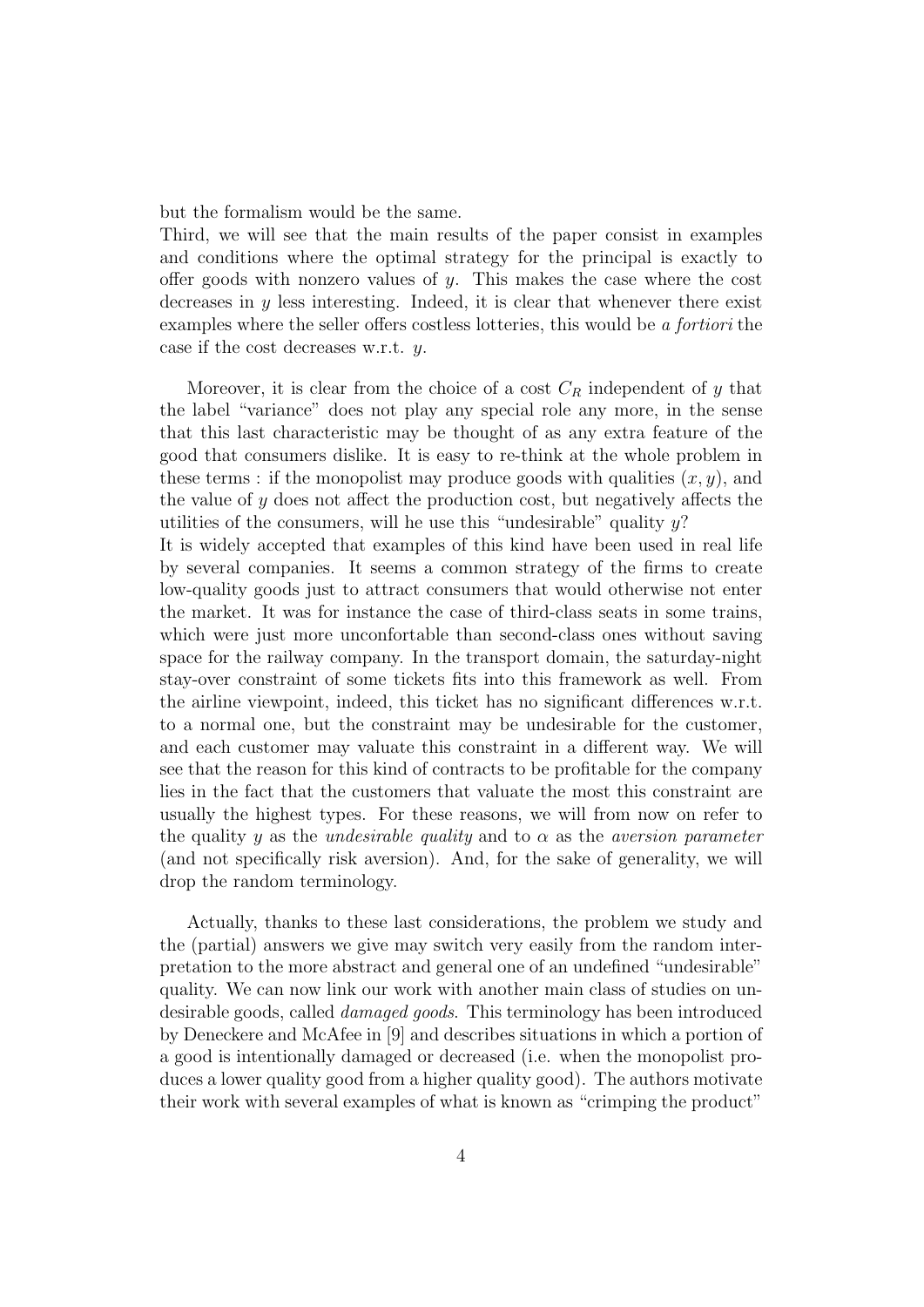in the field of marketing (eg. softwares, microprocessors, etc.). Actually, the saturday night example of the previous paragraph is taken from their work. They adopt a very simplified setting where the seller produces two goods and sell them to two agents or to a continuum (with one-dimensional valuation type). The authors investigate the profitability and the Pareto improvement of introducing a damaged good. In a second paper [11], McAfee gives sufficient and necessary conditions for when it is profitable for the monopolist to offer damaged goods. Nevertheless, the author focuses again on a very simple case with two goods and where the (one-dimensional) valuation of the damaged product is a monotonic function of the high quality good value. In this work the only fundamental difference with Mussa & Rosen's problem is that the production cost is constant for each level of the quality.

We emphasize that in the present paper, we will find again many features of McAfee's conditions but in much more general frameworks, mainly because we consider multidimensional problems and also by considering both endogenized quality reductions and more general correlations between the valuations (traditional type and aversion).

In section 2 we will first discuss more precisely the *maximization prob*lem for the principal, which we have not yet introduced. We will then jump to the extended problem (i.e. adding the components y and  $\alpha$ ) and present some considerations on it. Section 3 and 4 will be devoted to the description of some classes of examples where the solution of the extended problem really uses  $\gamma$  (hence it does not coincide with the solution of the classical problem), both in 2D and in higher dimensions cases. The paper will be closed by a conclusive section with comments on the result we got.

# 2 Classical and extended problems

We start by recalling the classical problem studied by Rochet and Choné, including its powerful calculus of variations formulation.

General setting Let us see more in details the very famous problem studied by Mussa & Rosen (see [14]) in the one dimensional case and by Armstrong and Rochet  $& Choné$  for the case of multidimensional types (see respectively [1, 8]). It is a nonlinear pricing model in a monopolistic situation with adverse selection. The principal (also the monopolist, the firm, the seller...) knows the global distribution f of agents types on a convex open bounded domain  $\Omega \subset$  $\mathbb{R}^d_+$ . This domain will be supposed for simplicity to be a straight rectangle (i.e. with edges parallel to the axes) and the distribution of agents over it will be described through its density, i.e. a positive function on  $\Omega$  with integral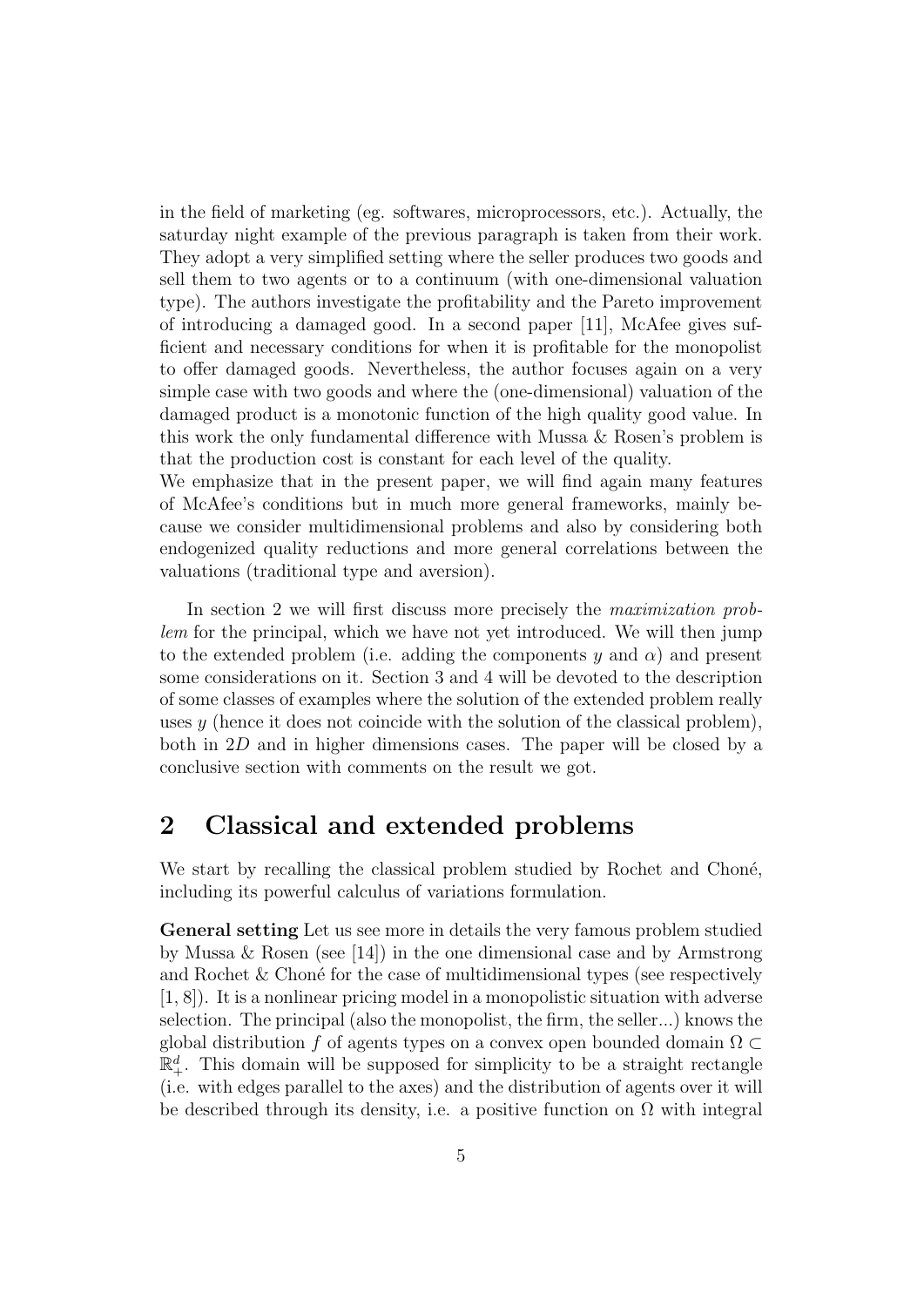equal to 1, that we still denote by  $f$ . In this way we consider a continuum of buyers. Any agent with type  $\theta \in \Omega$  derives the utility  $u_{\theta}(x, t) := \theta \cdot x - t$ from consuming a good of quality  $x \in Q \subset \mathbb{R}^d_+$  at price t. The monopolist has a strictly convex cost  $C: x \in Q \to C(x)$  for producing a good of quality x.

The optimization of the monopolist's strategy is performed on possible pricing of the goods he sells : the monopolist may choose tariffs  $t: Q \to \mathbb{R}_+$ , taking into account that any agent  $\theta$  buys a good  $x(\theta)$  selected so as to maximize  $\theta \cdot x - t(x)$ ; she also has the possibility of not buying anything if for every good x she gets  $\theta \cdot x - t(x) < 0$ ; globally each agent buys either zero or one good (or, equivalently, she buys exactly one good but there also exists a zero good  $0 \in Q$  whose production cost is 0, which gives utility 0 to everybody, and such that the principal may not charge for it, i.e.  $t(0) = 0$  is prescribed). In this way the profit for the firm is

$$
\int_{\Omega} \Big( t(x(\theta)) - C(x(\theta)) \Big) f(\theta) d\theta.
$$

Thus, the principal's optimization problem has another optimization problem embedded: the agent's optimization problem.

A more standard viewpoint in incentive theory, which by the way avoids the problem of possible multiple goods  $x$  maximizing the utility (net of price) of the agent, is the following : agents buy either one or zero good and, on the other hand, the firm directly chooses a family of contracts  $(x(\theta), t(\theta))_{\theta \in \Omega}$ (i.e. produces  $x(\theta)$  and sells it at price  $t(\theta)$  to the agent of type  $\theta$ ), and has to take into account some incentive and participative constraints.

The first one is known as the Incentive Compatibility (IC) constraint and basically ensures that agent of type  $\theta$  will really choose  $x(\theta)$  at price  $t(\theta)$  when she looks at the product line  $(x(\theta'), t(\theta'))_{\theta' \in \Omega}$ . The second one is the Individual Rationality constraint (IR), modeling the fact that agents do not buy if they get a utility lower than what they would get if they bought nothing, i.e. they have a reservation utility equal to zero. We define the two constraints as:

(IC) 
$$
\theta \in \operatorname{argmax} \{ \theta \cdot x(\theta') - t(\theta'), \ \theta' \in \Omega \}
$$
  
(IR)  $\theta \cdot x(\theta) - t(\theta) \ge 0$ .

The classical problem then reads as

$$
\sup \left\{ \int_{\Omega} \left( t(\theta) - C(x(\theta)) \right) f(\theta) d\theta, \ (x, t) \text{ satisfies (IC) and (IR)} \right\}.
$$

Notice that it is well-known that this problem admits a unique solution.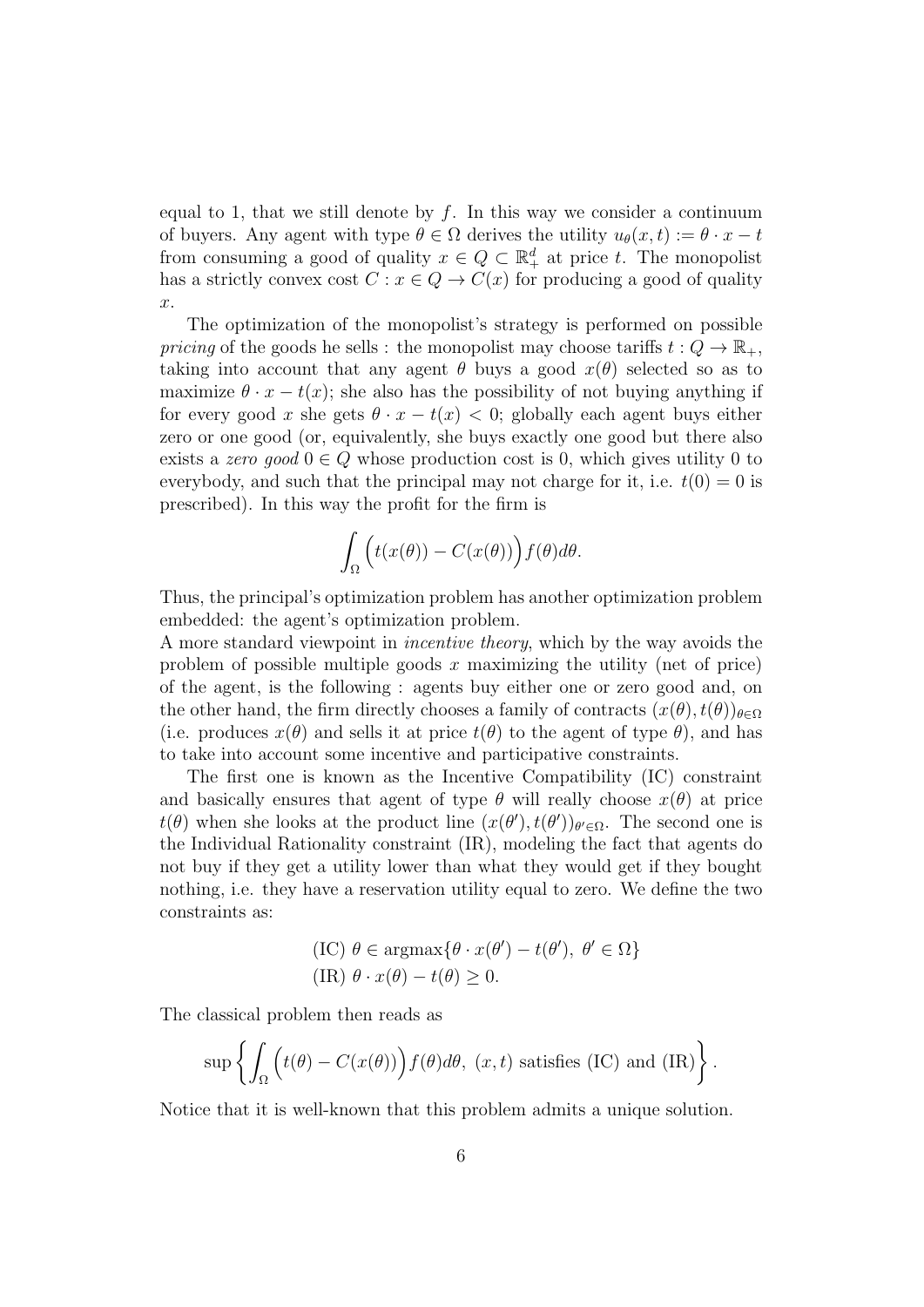Calculus of variations A very powerful tool to study the above problem is the following idea : introduce (as in  $[1, 8]$ ) the potential (or *surplus function*)

$$
v(\theta) := \max\{\theta \cdot x(\theta') - t(\theta'), \ \theta' \in \Omega\}
$$

and define

$$
\mathcal{K}_{\mathcal{D}} = \{v : \Omega \to \mathbb{R}_+, \ v \text{ is convex, and } \nabla v \in \mathbb{R}_+^d\}.
$$

Then the problem may be re-stated in terms of  $v$ , in the following way :

$$
(\mathcal{P}_{\mathcal{D}}) \ \ \sup_{v \in \mathcal{K}_{\mathcal{D}}} J_{D}(v) = \int_{\Omega} \left( \theta. \nabla v(\theta) - v(\theta) - C(\nabla v(\theta)) \right) f(\theta) d\theta.
$$

It is a calculus of variations formulation subject to convexity constraints. This problem, after being introduced in [8], has been studied by Carlier and Lachand-Robert in [7] as far as regularity results are concerned. Surprisingly, we will really need their  $C<sup>1</sup>$  regularity theorem for the purposes of our multidimensional results, which is unexpected for a purely analytic result. Notice that this formulation is very useful to compute the solution, either explictely (see section 3) or numerically  $([8, 10])$ . From now on we refer to the solution of  $(\mathcal{P}_D)$  as the *classical solution*, in opposition to the solution of the extended problem that we introduce in details in the next paragraph.

The extended problem We now add a component to good qualities and to agent types. They are denoted by y and  $\alpha$ , respectively, and we impose  $y > 0$  and  $\alpha \leq 0$ . In particular,  $\alpha$  is non-positive (we will impose that it belongs to a bounded interval of  $\mathbb{R}_-$ ,  $\alpha \in A := [-\kappa, 0]$  and it models agent's aversion to the new (one-dimensional) characteristic of the good quality.

In the sequel, we refer to the component  $\alpha$  as the *aversion parameter* and to the corresponding one-dimensional characteristic of the good as the undesirable quality or, more simply, we call it y. In the present work we look at agents having linear utilities and the case where the  $y$  component of the good quality does not lead to any production cost.

In other words, we consider utilities of the type  $u_{\theta,\alpha}(x, y, t) = \theta \cdot x + \alpha y - t$ , i.e. the utility that any agent of type  $(\theta, \alpha) \in \Omega \times A$  derives from buying  $(x, y) \in \mathbb{R}^{d+1}_+$  at price t.

As before, the distribution h of agent types on  $\Omega \times A$  is given (mathematically, it is an absolutely continuous measure on  $\Omega \times A$ , and we will denote by h its density as well). When integrating according to this density we will equivalently write  $h(\theta, \alpha)d\theta d\alpha$  or  $dh(\theta, \alpha)$ . We will always tacitly assume that the  $\theta$ -marginal of h will be the same density f that we consider in the classical problem (i.e.  $\int_A h(\theta, \alpha) d\alpha = f(\theta)$  for every  $\theta \in \Omega$ ).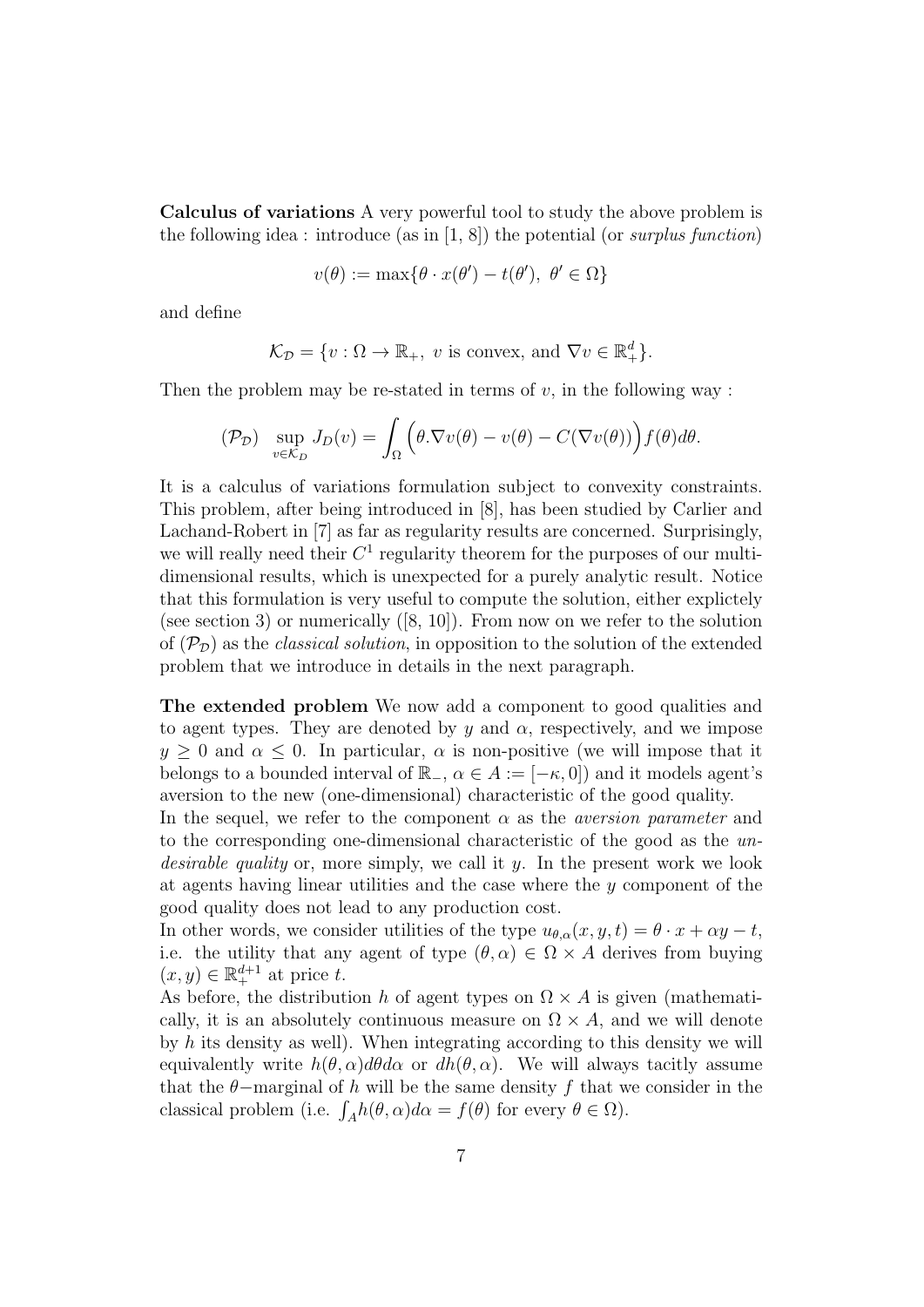As we mentioned before, we consider the case where the production cost (denoted in this case by  $C_R$ ) does not depend on y, and we take  $C_R(x, y)$  =  $C(x) = \frac{|x|^2}{2}$  $\frac{y_1^2}{2}$ . Introducing  $w(\theta, \alpha) := \max{\lbrace \theta \cdot x(\theta') + \alpha y(\alpha') - t(\theta'), (\theta, \alpha') \in \mathcal{C} \rbrace}$  $\Omega \times A$  and the set

$$
\mathcal{K}_{\mathcal{R}} = \{ w : \Omega \times A \to \mathbb{R}_+, \ w \text{ is convex, and } \nabla w \in \mathbb{R}_+^{d+1} \},
$$

we can directly jump to the variational formulation of the problem, which is

$$
(\mathcal{P}_{\mathcal{R}}) \ \ \sup_{w \in \mathcal{K}_R} J_R(w) = \int_{\Omega \times A} \Bigl( (\theta, \alpha) . \nabla w(\theta, \alpha) - w(\theta, \alpha) - C(\partial_\theta w(\theta, \alpha)) \Bigr) dh(\theta, \alpha).
$$

Notice that, due to the fact that the C−part of the cost (the strictly convex one, which is given by the production cost) does not depend on  $\partial_{\alpha}w$ , this problem does not coincide with a multidimensional version of Mussa-Rosen's problem (i.e. with a Rochet-Chon´e problem). We will not enter in this paper the problem of existence of a maximizer for  $(\mathcal{P}_R)$ , which is a little bit trickier than that for  $(\mathcal{P}_\mathcal{D})$  or for Rochet-Choné, due to the lack of bounds on  $\partial_\alpha w$ . Anyway, a maximizer does exist, see for instance [4].

The following - straightforward - proposition states that  $(\mathcal{P}_R)$  is really an extension of  $(\mathcal{P}_\mathcal{D})$ .

**Proposition 2.1.** If the solution  $\overline{w}$  of  $(\mathcal{P}_R)$  is such that  $\partial_{\alpha}\overline{w} = 0$ , then it coincides with the solution of  $(\mathcal{P}_D)$  and  $\sup(\mathcal{P}_R) = \sup(\mathcal{P}_D)$ . On the other hand, if h is a measure concentrated on  $\{\alpha = 0\}$ , then  $(\mathcal{P}_R) = (\mathcal{P}_D)$ .

In the sequel we analyse some easy features of the maximization problem  $(\mathcal{P}_R)$ , focusing on the question whether the principal really uses positive values of the new quality  $y$ . The two following results show that adverse selection will "control" the use of  $y$ , even if not preventing it completely. We will interprete later these results in terms of *discrimination* (or *screening*) and correlation.

**Proposition 2.2.** If  $\overline{w}$  is a solution of  $(\mathcal{P}_R)$  such that  $\partial_{\alpha} \overline{w} > c$ , for some nonnegative constant c, then  $c = 0$ .

*Proof.* Let  $\overline{w} \in \mathcal{K}_R$  be a solution of  $(\mathcal{P}_R)$  such that  $\partial_{\alpha} \overline{w} \geq c$ . We are only concerned with perturbations of the type

$$
w_{\varepsilon}(\theta, \alpha) = \overline{w}(\theta, \alpha) - \varepsilon(\alpha + \kappa),
$$

for  $0 \leq \varepsilon \leq c$ . Since  $\partial_{\theta} w_{\varepsilon} = \partial_{\theta} \overline{w}$  and  $\partial_{\alpha} w_{\varepsilon} = \partial_{\alpha} \overline{w} - \varepsilon$ , it is clear that  $w_{\varepsilon}$  is convex and increasing. The constant  $\kappa$  has been inserted in order to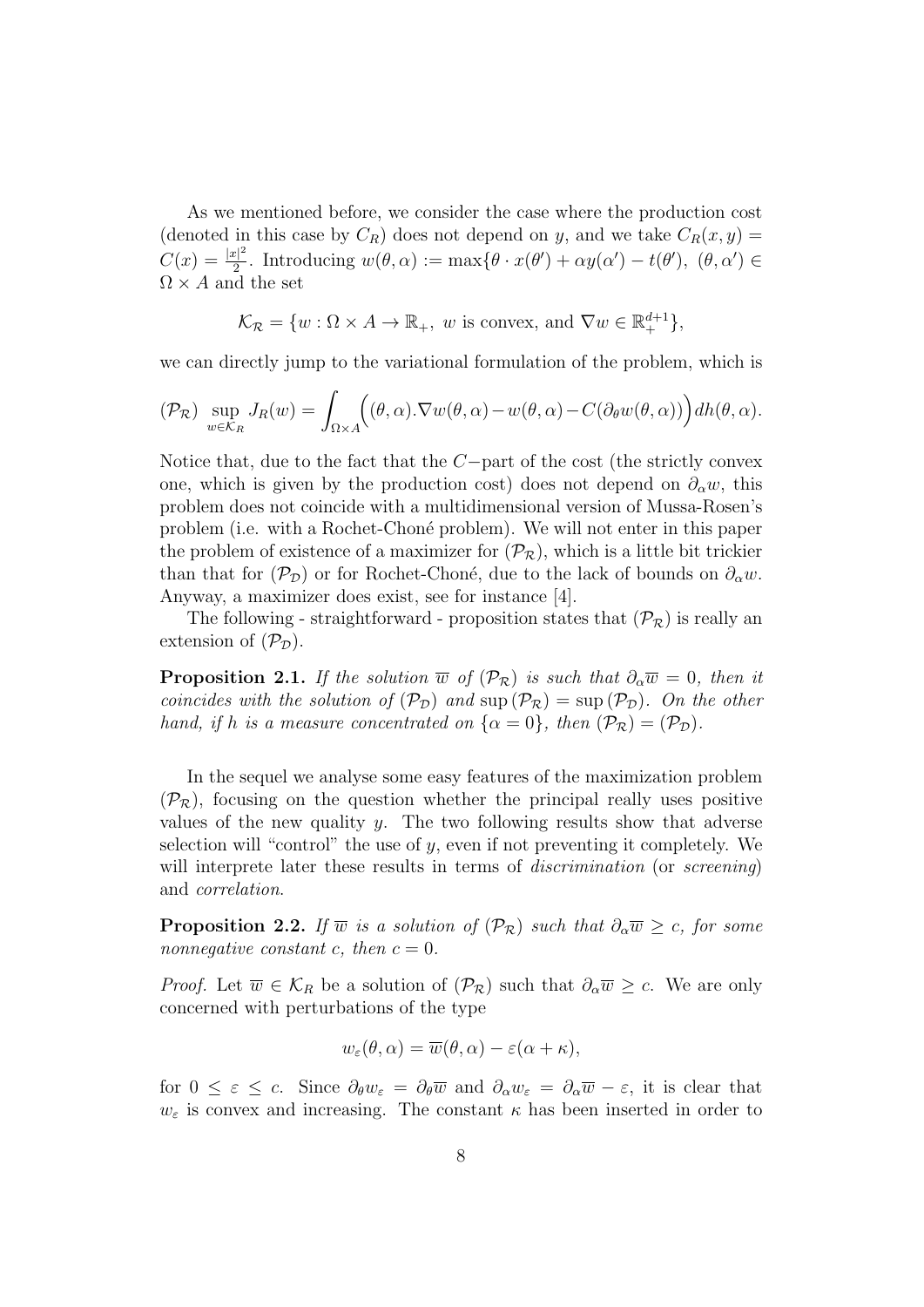guarantee the other admissibility constraint  $w_{\varepsilon} \geq 0$ . To see that it is satisfied it is sufficient to check it in the corner of  $\Omega \times A$  where all the coordinates are minimal. In this point we have both  $\overline{w} = 0$  and  $c(\alpha + \kappa) = 0$ , so that  $w_{\varepsilon} \in \mathcal{K}_R$ . Then, we easily get

$$
J_R(w_{\varepsilon}) - J_R(\overline{w}) = \varepsilon \kappa \ge 0, \ \forall \varepsilon \in [0, c].
$$

This contradicts the optimality of  $\overline{w}$  except when  $c = 0$  (so that  $\varepsilon = 0$ ).  $\Box$ 

An interesting consequence of proposition 2.2 is that the monopolist does not offer products involving nonzero y when he cannot use them to discriminate (which is the case if the value of  $y$  is the same for every good he sells), i.e. to screen the agents. If one restricted the offer of the monopolist adding the constraint  $y = constant$ , then the solution would be the classical one.

Moreover, the same proposition proves that the minimal value of  $y$  among the goods that are really present in the market must be 0. The principal will not increase the value of  $y$  for every good just for the sake of consumers' unhappiness, it will not be profitable to him!

There is another general case where we can prove the principal does not offer goods with undesirable qualities. Indeed, the following proposition says that he does not use the undesirable quality as soon as the distribution of types  $\theta$  and the one of aversions  $\alpha$  are independent.

**Proposition 2.3.** If  $h(\theta, \alpha) = f(\theta)g(\alpha)$ , then the classical solution is the unique minimizer of  $(\mathcal{P}_R)$ .

*Proof.* Assume that  $\overline{w}$  is a solution of  $(\mathcal{P}_\mathcal{R})$ . Define  $v(\theta) = \int_{\Omega \times A} \overline{w}(\theta, \alpha) g(\alpha) d\alpha$ . Since v does not depend on  $\alpha$ , we get  $J_R(v) = J_D(v)$ . On the other hand, using

$$
(\nabla v(\theta))^2 \le \int \left(\partial_\theta \overline{w}(\theta, \alpha)\right)^2 g(\alpha) d\alpha \quad \text{(Jensen's inequality)},
$$

$$
-\alpha \partial_\alpha \overline{w} \ge 0 \quad \text{(since } \alpha \le 0 \text{ and } \partial_\alpha \overline{w} \ge 0),
$$

$$
\int \theta \nabla v(\theta) f(\theta) g(\alpha) d\theta d\alpha = \int \theta \partial_\theta \overline{w}(\theta, \alpha) f(\theta) g(\alpha) d\theta d\alpha \quad \text{(by linearity)},
$$

one has:

$$
J_R(v) = \int_{\Omega \times A} \left( -\frac{1}{2} (\nabla v(\theta))^2 + \theta \nabla v(\theta) - v(\theta) \right) f(\theta) g(\alpha) d\theta d\alpha
$$
  
 
$$
\geq \int_{\Omega \times A} \left( -\frac{1}{2} (\partial_\theta \overline{w}(\theta, \alpha))^2 + (\theta, \alpha) \cdot \nabla \overline{w}(\theta, \alpha) - \overline{w}(\theta, \alpha) \right) dh(\theta, \alpha) = J_R(\overline{w}).
$$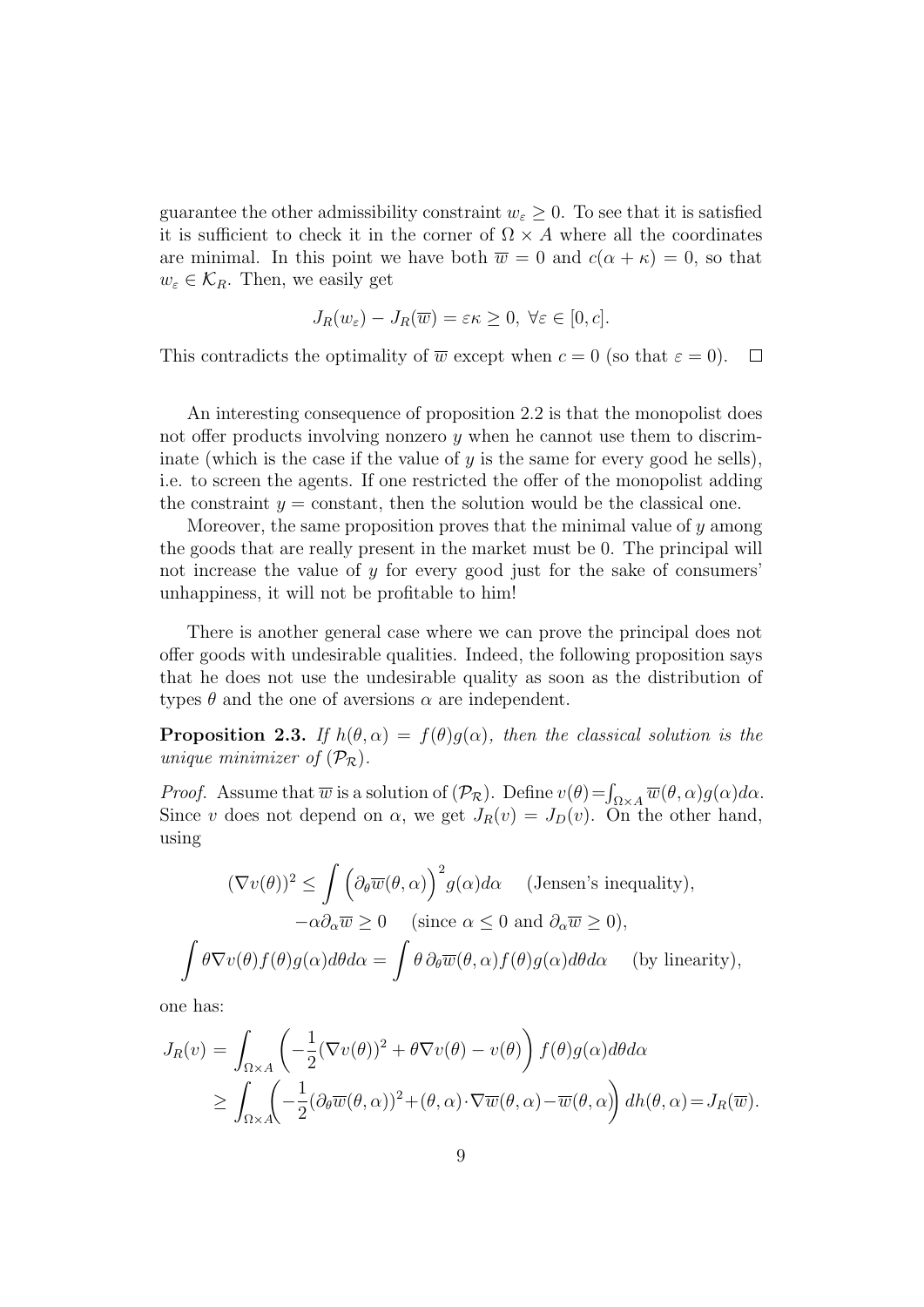Hence, the maximization may be restricted to those convex functions that only depend on  $\theta$ , and, among them, the maximizer is  $\overline{v}$ . Also remark that the inequality  $-\alpha \partial_{\alpha} \overline{w} \geq 0$  is strict for functions truly depending on  $\alpha$  which proves that  $\overline{v}$  is the unique solution of  $(\mathcal{P}_R)$ .  $\Box$ 

In the next sections, our study consists in describing situations where the solution of the extended problem is not the classical one. We will also provide a complete example showing the impact of the correlation (and generalizing the previous proposition).

# 3 From 1D to 2D screening problems

In this part we provide first an example where the seller offers goods with various undesirable qualities  $y$  (hence showing that it is sometimes profitable to use it for screening purposes) and then analyze two classes of examples to enlighten the role of correlation. To be able to deal with these examples, we need before to introduce some computations on the classical solution.

Since Problem  $(\mathcal{P}_R)$  is pretty much involved in the general setting, the examples of this section will be presented in the simplest case, i.e.  $d = 1$ . Notice that this means that the original problem (i.e. without y and  $\alpha$ ) is one-dimensional, and it actually becomes two-dimensional after adding these new variables.

The simplest example we can provide is the case of a quadratic production cost and a uniform distribution of type  $\theta$  on segment  $\Omega = [\theta_{min}, \theta_{max}]$ . The next proposition is well-known and describes the explicit classical solution in a class of cases, which includes this one. We denote by  $F$  the primitive of  $f$ , i.e.  $F(\theta) = \int_{\theta_{min}}^{\theta} f(s) ds$ .

**Proposition 3.1.** Suppose that f is a positive regular density on  $[\theta_{min}, \theta_{max}]$ , with  $\int_{\theta_{min}}^{\theta_{max}} f(\theta) d\theta = 1$ , that the production cost is quadratic, i.e.  $C(x) = \frac{1}{2}x^2$ . Then, the solution  $\overline{v}$  of problem  $(\mathcal{P}_D)$  is characterized by

$$
\overline{v}(\theta_{min}) = 0, \quad \overline{v}'(\theta) = \theta - \frac{1 - F(\theta)}{f(\theta)},
$$

provided the inequalities  $\theta_{min} f(\theta_{min}) \geq 1$  and  $f'(\theta)(1 - F(\theta)) \geq -2f(\theta)^2$ hold on  $[\theta_{min}, \theta_{max}]$ . In particular, for the uniform density on [1,2], these assumptions are satisfied and  $\overline{v}(\theta) = (\theta - 1)^2$ .

Although the computation of  $\bar{v}$  is standard, we provide it for the sake of completeness.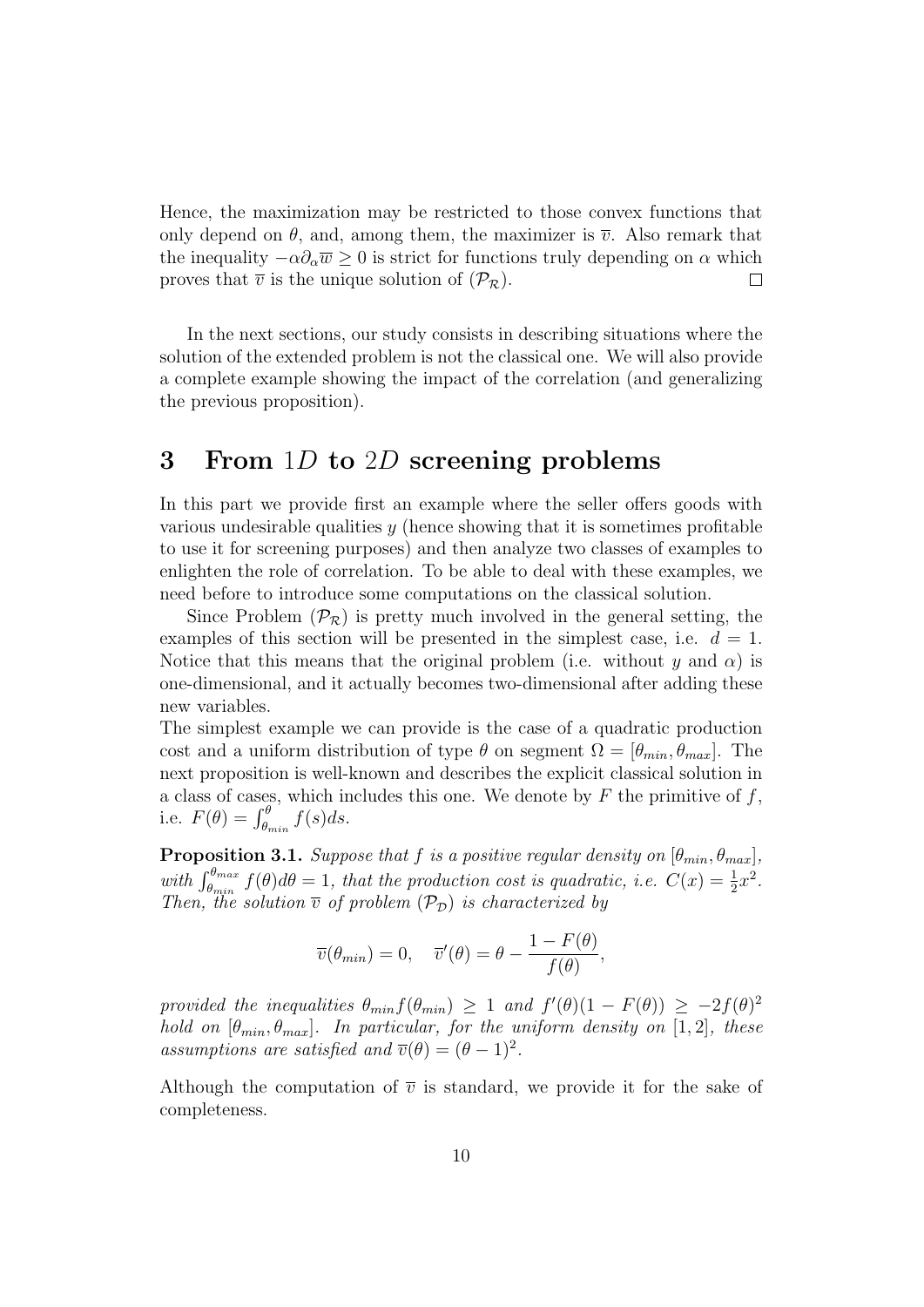*Proof.* The key point for solving  $(\mathcal{P}_D)$  is the integration by parts

$$
\int_{\theta_{min}}^{\theta_{max}} vf = \int_{\theta_{min}}^{\theta_{max}} v'(1 - F),
$$

where we used  $F(\theta_{max}) = 1$  and  $v(\theta_{min}) = 0$  (we may assume inf  $v = 0$  and, v being increasing, the minimum si realized at  $\theta_{min}$ ). We set  $u = v'$  and we have:

$$
J_D(v) = \tilde{J}(u) = \int_{\theta_{min}}^{\theta_{max}} \left(\frac{1}{2}u(\theta)^2 - \theta u(\theta)\right) f(\theta) + u(\theta) \left(1 - F(\theta)\right) d\theta.
$$

Then we easily get that the minimal value would be realized by choosing:

$$
u(\theta) = \theta - \frac{1 - F(\theta)}{f(\theta)}, \ \theta \ a.e.,
$$

provided this choice is possible. This means that  $u(\theta)$  must be the derivative of a function v satisfying the constraints. Since v must be increasing and convex, then  $u$  must be positive and increasing. It is sufficient to compute its derivative, to require that it is positive on  $[\theta_{min}, \theta_{max}]$ , and to impose  $u(\theta_{min}) \geq 0$ . This last condition gives  $\theta_{min} - \frac{1}{f(\theta_{min})} \geq 0$ , and the condition on  $u'$  gives

$$
0 \le u'(\theta) = 1 - \frac{-f(\theta)^2 + (1 - F(\theta))f'(\theta)}{f(\theta)^2} = 2 + \frac{(1 - F(\theta))f'(\theta)}{f(\theta)^2},
$$

which is known as the *hazard condition*. The assumptions on  $F$  exactly ensure that these conditions are satisfied. For the particular case of the uniform density on [1, 2], just replace  $F(\theta) = \theta - 1$  and  $f(\theta) = 1$  and deduce from this equation that  $\overline{v}'(\theta) = 2(\theta - 1)$ . We then obtain the expression of  $\overline{v}$ above and finally check that  $\overline{v} \in \mathcal{K}_D$ .  $\Box$ 

Note that it is a simple case without bunch (or equivalently perfect screening i.e. the monopolist offers different contracts to different types).

Let us now look at the extended problem  $(\mathcal{P}_R)$  for the quadratic production cost. Our goal is to find some cases where the solution of  $(\mathcal{P}_R)$  is not the classical solution  $\overline{v}$  of  $(\mathcal{P}_D)$ .

The strategy starts by introducing, for all  $\varepsilon > 0$ , the perturbations

$$
w_{\varepsilon}(\theta, \alpha) = \overline{v}(\theta + \varepsilon l(\alpha)), \ \forall (\theta, \alpha) \in \Omega \times A,
$$

where  $l(\alpha) = (\alpha + a)_+ = \max(\alpha + a, 0)$  and  $a \in (-\kappa, 0)$  is given. If necessary, one can extend  $\overline{v}$  outside  $\Omega$  by affine extensions before defining  $w_{\varepsilon}$ . Notice that  $w_0 = \overline{v}$  and that, due to the convexity and monotonicity properties of l,  $w_{\varepsilon}$  is convex and increasing as well.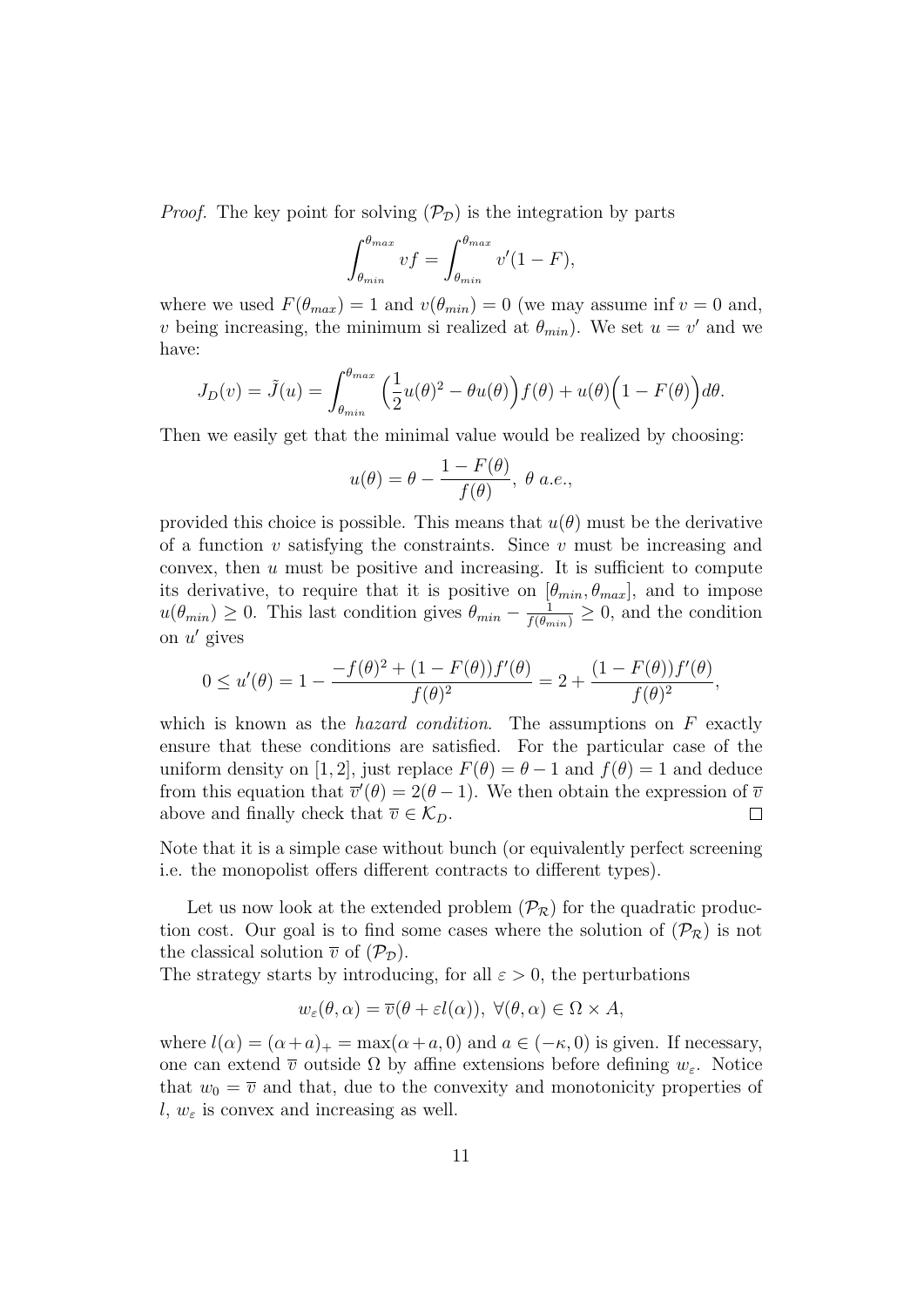**Proposition 3.2.** Let  $\overline{v}$  be the classical solution of  $(\mathcal{P}_D)$  for a certain density of types f. Assume that  $\overline{v}$  is  $C^2$  and that there exists  $B \subset \Omega$  such that  $\int_B f(\theta) d\theta > 0$  and  $\forall \theta \in B$ ,  $\overline{v}''(\theta) (\theta - \overline{v}'(\theta)) - \overline{v}'(\theta) > 0$ . Then there exists a joint distribution h on  $\Omega \times A$ , with  $\theta$ -marginal equal to f, such that  $J_R(w_{\varepsilon}) > J_R(\overline{v})$  for small  $\varepsilon > 0$ . In particular sup  $(\mathcal{P}_D) <$  sup  $(\mathcal{P}_R)$  and the solution of  $(\mathcal{P}_\mathcal{R})$  is not  $w(\theta, \alpha) = \overline{v}(\theta)$ .

Since  $J_R(\overline{v}) = J_D(\overline{v}) = \sup(\mathcal{P}_D)$  and using proposition 2.1 we immediately deduce the next corollary.

Corollary 3.3. For some joint distributions of types and aversions, the principal offers goods with nonzero undesirable quality y.



Figure 1: Structure of the example

We now prove Proposition 3.2.

*Proof.* First we compute the derivatives of  $w_{\varepsilon}$ :  $\partial_{\theta} w_{\varepsilon} = \overline{v}'$  and  $\partial_{\alpha} w_{\varepsilon} = \varepsilon l' \overline{v}'$ , where  $l$  is differentiable (i.e. almost everywhere). We already noticed the admissibility of  $w_{\varepsilon}$ , which follows from the convexity and monotonicity of l and  $\overline{v}$ . Now, define  $j(\varepsilon) := J_R(w_\varepsilon)$  and compute the first variation

$$
j'(0) = \int_{\Omega \times A} \left[ \left( \overline{v}''(\theta) \left( \theta - \overline{v}'(\theta) \right) - \overline{v}'(\theta) \right) l(\alpha) + \alpha \overline{v}'(\theta) l'(\alpha) \right] dh(\theta, \alpha). \quad (3.1)
$$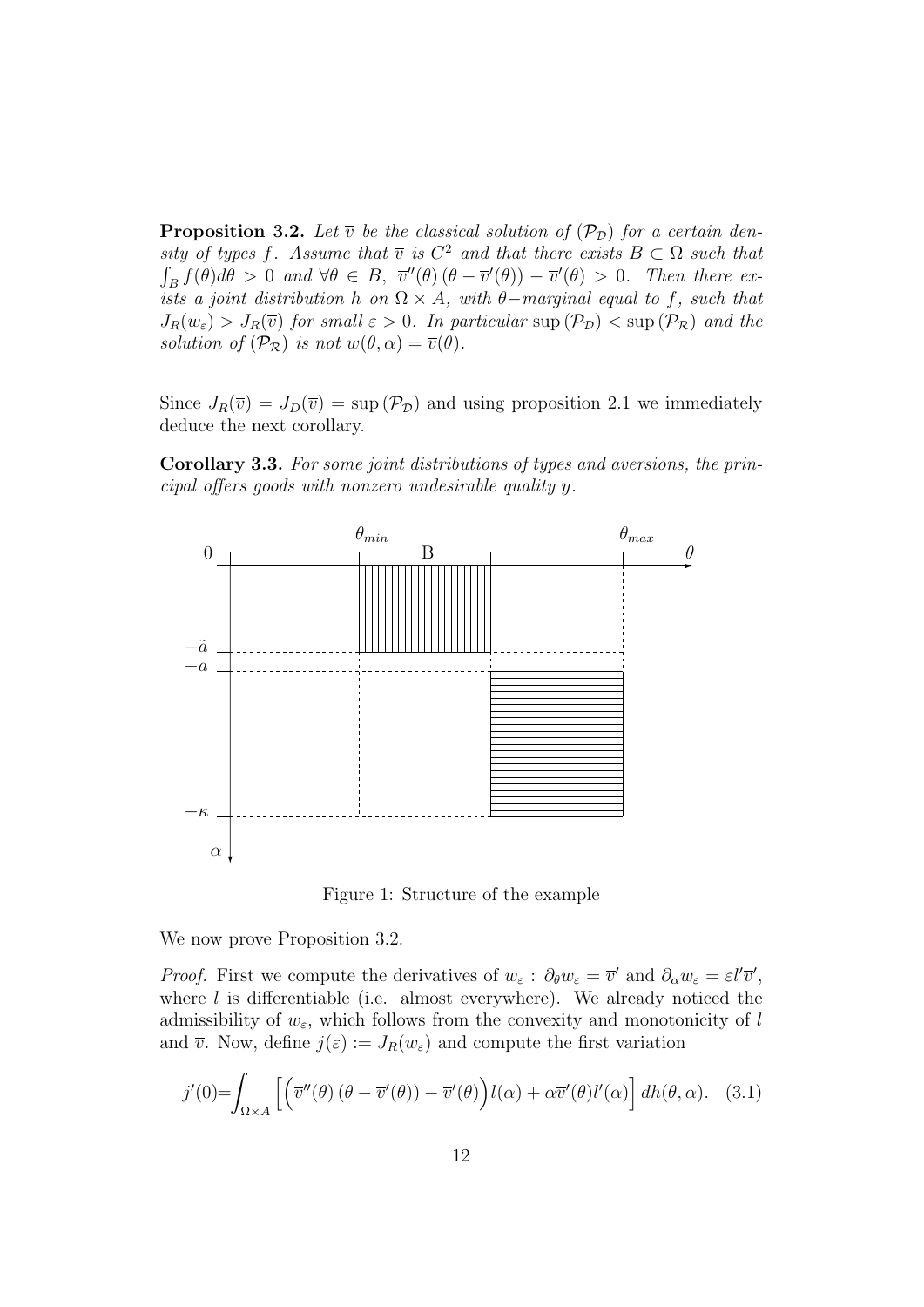Assume that there exists a set B satisfying the same assumptions as in the proposition. Then we can choose a density h of the following form :  $h =$ 1  $\frac{1}{\tilde{a}}f(\theta)1_B(\theta)1_{[-\tilde{a},0]}(\alpha) + \frac{1}{\kappa-a}f(\theta)1_{B^c}(\theta)1_{[-\kappa,-a]}(\alpha)$ , for some small value  $\tilde{a} \in$  $(0, a]$ . In this case it is clear that the integral in  $(3.1)$  will be immediately restricted to the set  $B \times (-\tilde{a}, 0]$ , where the first term is positive. Since the goal is to get  $j'(0) > 0$ , we only need to choose  $\tilde{a}$  small enough. In this case, the term involving  $\alpha \bar{v}'(\theta) l'(\alpha)$  will be negligible (since the density h tends to concentrate around the set  $\{\alpha = 0\}$ , and

$$
\lim_{\tilde{a}\to 0} \int \Bigl(\overline{v}''(\theta)\,(\theta-\overline{v}'(\theta))-\overline{v}'(\theta)\Bigr) l(\alpha)dh=l(0) \int \Bigl(\overline{v}''(\theta)\,(\theta-\overline{v}'(\theta))\,f(\theta)d\theta>0.
$$

 $\Box$ 

Thus, we finally get  $j'(0) > 0$ .

Remark 3.4. Note that the assumption that  $\overline{v}$  should be  $C^2$  is not really needed to get such a result. Indeed we could suppose that  $\overline{v}$  is only  $C^1$  and apply a similar technique as the one we use for proving proposition 4.1 in the next section.

As we announced before, after the very first example of Proposition 3.2, we would like to analyze some families of examples showing the importance of correlation.

We consider in this framework a density f on a segment  $\Omega = [\theta_{min}, \theta_{max}]$ . We also consider a joint distribution h of the following form :  $h(\theta, \alpha) = \frac{1}{L} f(\theta)$ if  $\theta \in \Omega$  and  $\alpha \in [r(\theta) - L, r(\theta)], h(\theta, \alpha) = 0$  otherwise, where r is a given affine function  $r(\theta) = C + \lambda \theta$ . This means that h is concentrated on a strip and that the value of  $\alpha$  is uniformly distributed, conditionally to  $\theta$ , on a segment depending on  $\theta$ .

**Proposition 3.5.** Given  $\Omega$  and h as before, suppose  $\lambda \geq 0$  (i.e. the strip is directed upwards or horizontally). Suppose that the classical solution  $\overline{v}$  of  $(\mathcal{P}_\mathcal{D})$  satisfies  $\overline{v}'(\theta) \leq \theta$  for all  $\theta \in \Omega$ . Then  $\overline{v}$  also minimizes  $(\mathcal{P}_\mathcal{R})$ .

*Proof.* Consider any admissible function  $w(\theta, \alpha)$ , and define a function  $q =$  $g(\theta)$  in the following way:  $g(\theta) = \int w(\theta, \alpha)h(\theta, \alpha)d\alpha$ . In this way g is the mean value of w on the segment (that we will denote by  $S_{\theta}$ ) corresponding to  $\theta$ . It is easy to check that, thanks to the structure of the density h, g is convex and increasing. Hence, it is an admissible competitor for  $(\mathcal{P}_D)$  and the optimality of  $\overline{v}$  gives (from a first-variation formula)

$$
\int_{\Omega} \left( (\theta - \overline{v}'(\theta)) (g'(\theta) - \overline{v}'(\theta)) - (g(\theta) - \overline{v}(\theta)) f(\theta) d\theta \le 0. \right) \tag{3.2}
$$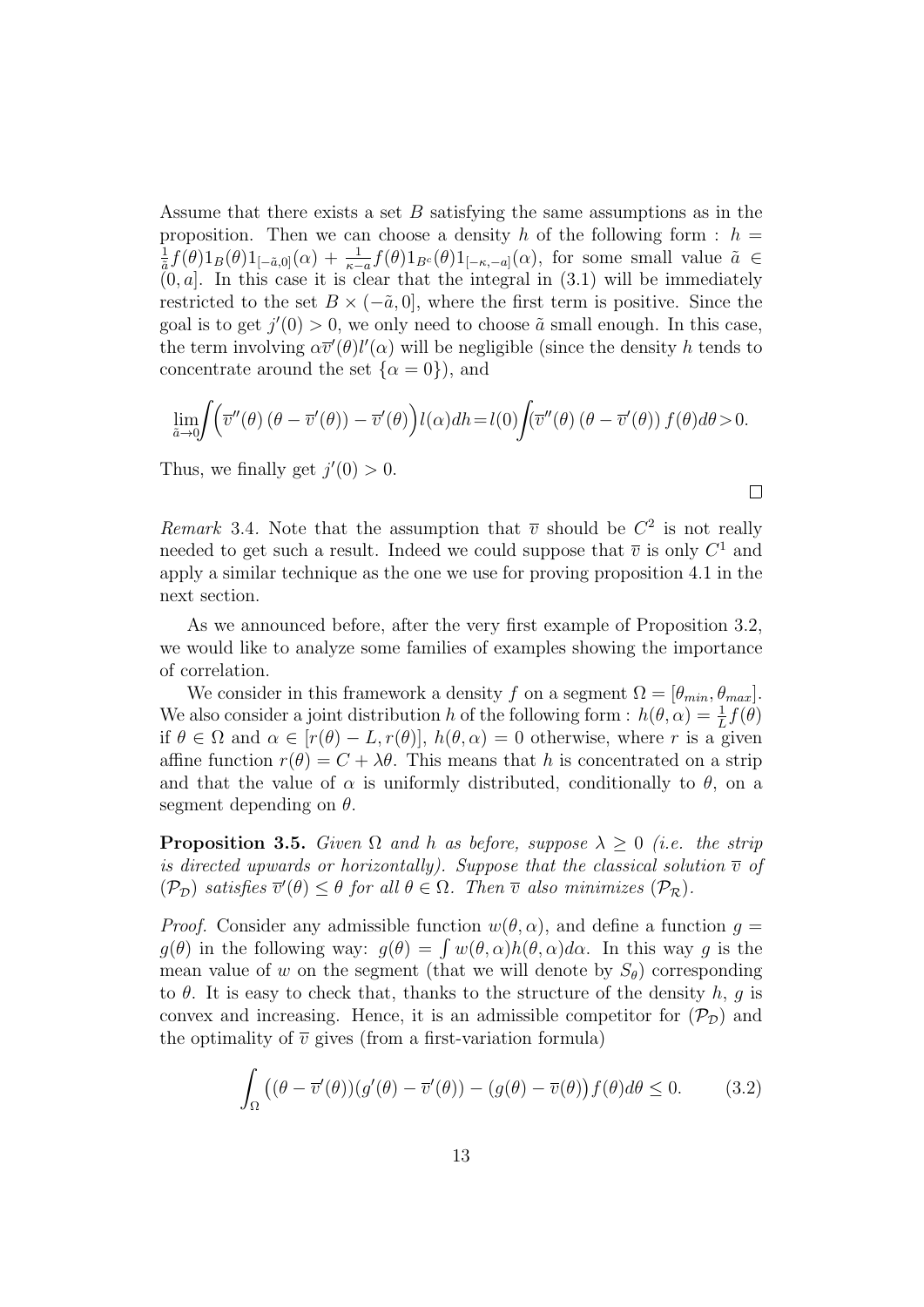On the other hand, we can compute the value of  $g'(\theta)$ , by differentiating  $g(\theta)=\frac{1}{L}\int_{r(\theta)-L}^{r(\theta)}w(\theta,\alpha)d\alpha$ :

$$
g'(\theta) = \frac{1}{L} \int_{S_{\theta}} w_{\theta}(\theta, \alpha) d\alpha + r'(\theta) \big( w(\theta, r(\theta)) - w(\theta, r(\theta) - L) \big) = \int_{S_{\theta}} \frac{1}{L} w_{\theta} + \lambda w_{\alpha}.
$$

To prove the optimality of  $\overline{v}$ , the goal would be to prove that the first order optimality condition for  $(\mathcal{P}_R)$  is satisfied, which implies optimality because the criterion is concave. We would like to get

$$
\int_{\Omega} \left( (\theta - \overline{v}') (w_{\theta} - \overline{v}') + \alpha w_{\alpha} - (w - \overline{v}) \right) dh(\theta, \alpha) \leq 0.
$$

Yet we can re-write the left hand side in terms of  $g$ , by using its definition and the computation of  $g'$ , and get

$$
\int_{\Omega} \left( (\theta - \overline{v}') (w_{\theta} - \overline{v}') + \alpha w_{\alpha} - (w - \overline{v}) \right) dh(\theta, \alpha)
$$
\n
$$
= \int_{\Omega} \left( (\theta - \overline{v}') \left( \frac{1}{L} \int w_{\theta} - \overline{v}' \right) + \alpha \frac{1}{L} \int w_{\alpha} - (g - \overline{v}) \right) f(\theta) d\theta
$$
\n
$$
= \int_{\Omega} \left( (\theta - \overline{v}') (g' - \overline{v}') - (g - \overline{v}) \right) f(\theta) d\theta + \int \left( -\lambda (\theta - \overline{v}') + \frac{\alpha}{L} \right) w_{\alpha} \right) dh.
$$

In the last line, the first term is negative from (3.2) and the second is negative because  $\overline{v}'(\theta) \leq \theta$  and  $\lambda, w_{\alpha} \geq 0$ .

As a consequence, we have checked the optimality of  $\overline{v}$  in the direction of  $w - \overline{v}$  for an arbitrary admissible w and this implies that  $\overline{v}$  is a solution of  $(\mathcal{P}_\mathcal{R})$ .  $\Box$ 

Notice that the assumption  $\overline{v}'(\theta) \leq \theta$  is satisfied whenever  $\overline{v}$  is obtained through the formula given by Proposition 3.1. In particular, it is the case for the uniform density on [1, 2].

The next class of examples will be particular to this last case, i.e.  $f = 1$ on [1, 2].

**Proposition 3.6.** Take once more h as before, for  $\Omega = [1, 2]$  and  $f = 1$ . Suppose  $\lambda < 0$  and  $C > 0$  (notice that  $C = r(0) = r(1) + |\lambda|$ ; the strip is directed downwards but the intersection of the straight line giving its upper border with the vertical line  $\theta = 0$  is above the level 0). In this case the classical solution  $\overline{v}$  of  $(\mathcal{P}_\mathcal{D})$  does not minimize  $(\mathcal{P}_\mathcal{R})$ .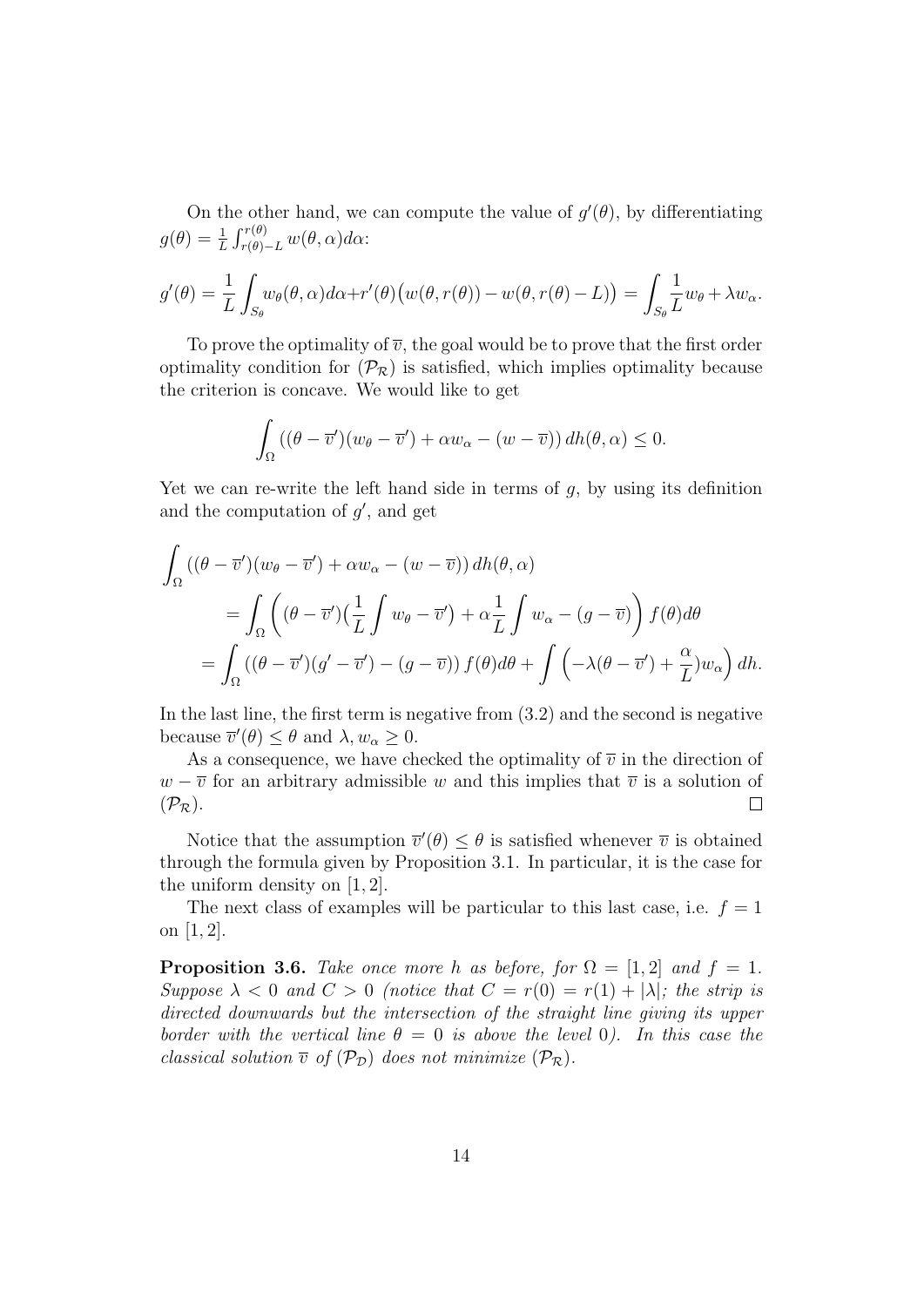Proof. We will perform the same kind of variation as in Proposition 3.2. The same computations give

$$
j'(0) = \int_{\Omega \times A} \left[ \left( \overline{v}''(\theta) \left( \theta - \overline{v}'(\theta) \right) - \overline{v}'(\theta) \right) l(\alpha) + \alpha \overline{v}'(\theta) l'(\alpha) \right] dh(\theta, \alpha). \quad (3.3)
$$

The computation becomes easier if one replaces  $\overline{v}$  with its expession:  $\overline{v}(\theta)$  =  $(\theta - 1)^2$ ,  $\overline{v}'(\theta) = 2(\theta - 1)$  and  $\overline{v}''(\theta) = 2$ . In this case the integral function becomes  $(6 - 4\theta)l(\alpha) + 2(\theta - 1)\alpha l'(\alpha)$ . Moreover, if one notices  $\alpha l'(\alpha)$  =  $(\alpha l(\alpha))' - l(\alpha)$ , the same expression becomes  $(8 - 6\theta)l(\alpha) + 2(\theta - 1)(\alpha l(\alpha))'.$ 

Let us now choose the function  $l$  of the same form as in Proposition 3.2, i.e.  $l(\alpha) = (\alpha + a)_+$ , for a value of a sufficiently close to  $-r(1)$ , so that the line  $\alpha = -a$  intersects, in the region  $1 \le \theta \le 2$ , the line  $\alpha = r(\theta)$  but not  $\alpha = r(\theta) - L$ . In such a case the integral is performed over a triangle (the region  $R_1$  in Figure 3 below), and l is a linear function on such a triangle, vanishing on its lower boundary  $\{\alpha + a = 0\}.$ 

Computing first the integral w.r.t.  $\alpha$  on every vertical line of this triangle, one gets (for  $\delta$  such that  $r(1 + \delta) + a = 0$ )

$$
\int_{1}^{1+\delta} \left[ (8-6\theta) \frac{(r(\theta)+a)^2}{2} + 2(\theta-1)r(\theta)(r(\theta)+a) \right] d\theta.
$$

It is not difficult to compute that, if  $-a \to r(1)$ , i.e.  $\delta \to 0$ , one has

$$
\int_{1}^{1+\delta} (8-6\theta) \frac{(r(\theta)+a)^2}{2} d\theta = \frac{\lambda^2 \delta^3}{3} + o(\delta^3),
$$

$$
\int_{1}^{1+\delta} 2(\theta-1)r(\theta)(r(\theta)+a)d\theta = -\frac{\lambda r(1)\delta^3}{3} + o(\delta^3).
$$

Hence, the condition  $\lambda^2 - \lambda r(1) > 0$ , i.e.  $\lambda - r(1) = -C < 0$ , is sufficient to guarantee that  $\bar{v}$  cannot be optimal for  $(\mathcal{P}_R)$ , since for a close enough to  $-r(1)$ , the derivative  $j'(0)$ , corresponding to the variation  $w_{\varepsilon}$ , is positive.

The two previous classes of examples give rise to the following:

**Corollary 3.7.** Take a density h of the form presented before, for  $\Omega = [1, 2]$ and  $f = 1$ . Under the additional assumption that  $C > 0$  if  $\lambda < 0$ , the fact that the classical solution  $\overline{v}$  also solves  $(\mathcal{P}_R)$  is equivalent to  $\lambda \geq 0$ . In particular, in this situation, using the undesirable quality y is profitable for the seller if and only if the correlation of the type  $\theta$  and the aversion  $|\alpha|$  is nonnegative.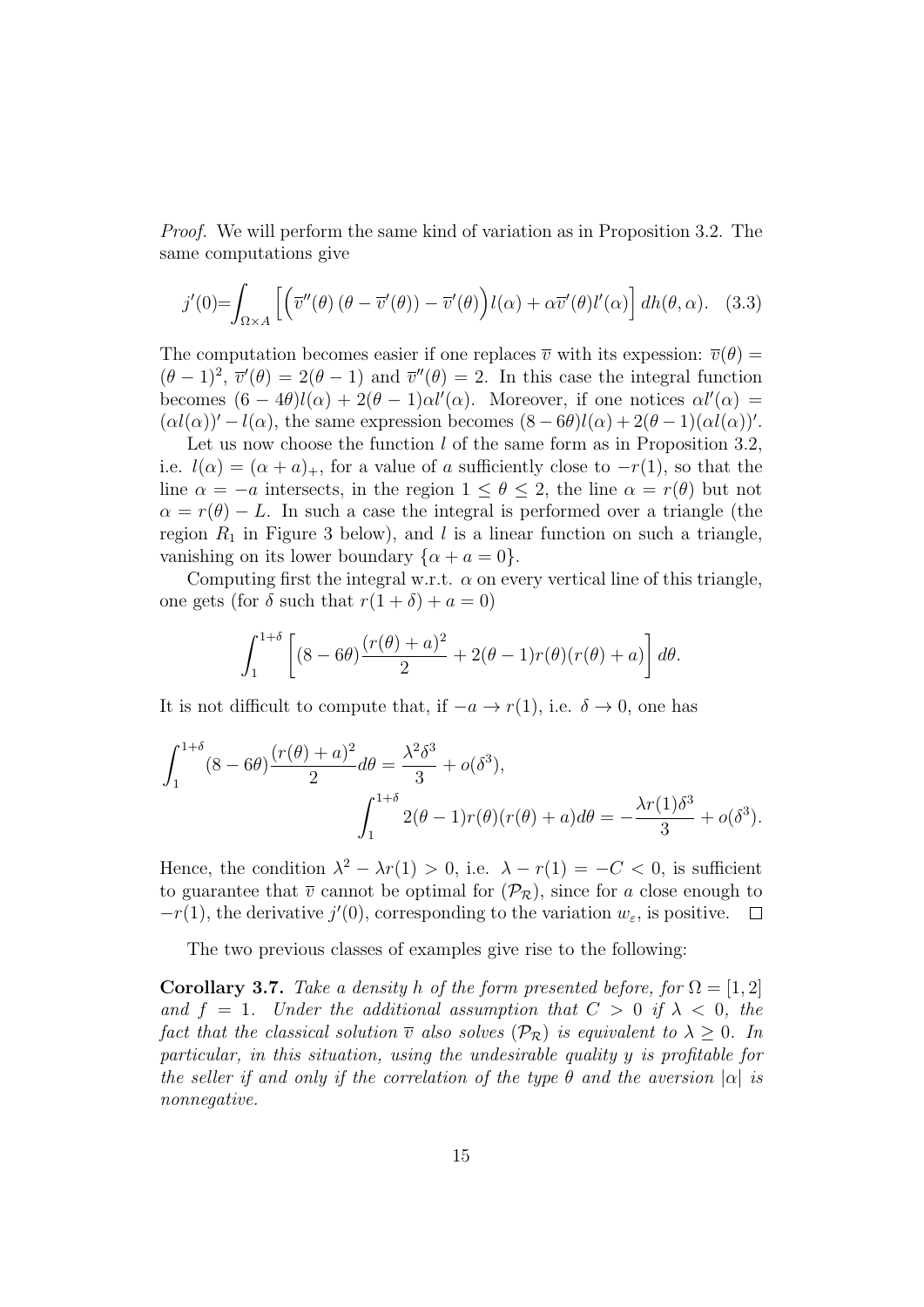

Figure 2: Structure of the downwards strip example

Notice also that, in all the situations above, when the optimal solution for the monopolist is not the classical one, it is profitable to offer goods with an undesirable quality y to the lowest type agents (those in region  $R_1$ , who are also, under this correlation assumption, the least averse). The higher aversion of the high-type agents prevents them from mimicking the behavior of these low-type agents.

# 4 Higher dimensional cases

In this section we start from the multidimensional case for the classical problem, which has been mainly studied in [1, 8]. Since less information on the classical solution in this case is known than in the 1D one, we will try to use the minimal regularity and the minimal structure results on the optimal  $\overline{v}$ that are known so far.

**Proposition 4.1.** Suppose that f is a density on a convex domain  $\Omega \subset \mathbb{R}^d$ such that the optimal function  $\overline{v}$  in the Rochet-Choné problem  $(\mathcal{P}_D)$  is a  $C^1$  convex function, with  $\Omega_0 := {\overline{v} = 0}$  having non-empty interior. Then there exists a density h on  $\Omega \times A$  such that the solution of  $(\mathcal{P}_R)$  is not  $w(\theta, \alpha) = \overline{v}(\theta).$ 

For the sake of this proposition, we need two things:  $C^1$  regularity of  $\overline{v}$  and the fact that there exists a flat zone  $\{\overline{v} = 0\}.$ 

General  $C^1$  regularity results are proven in [7] for the solutions of a wide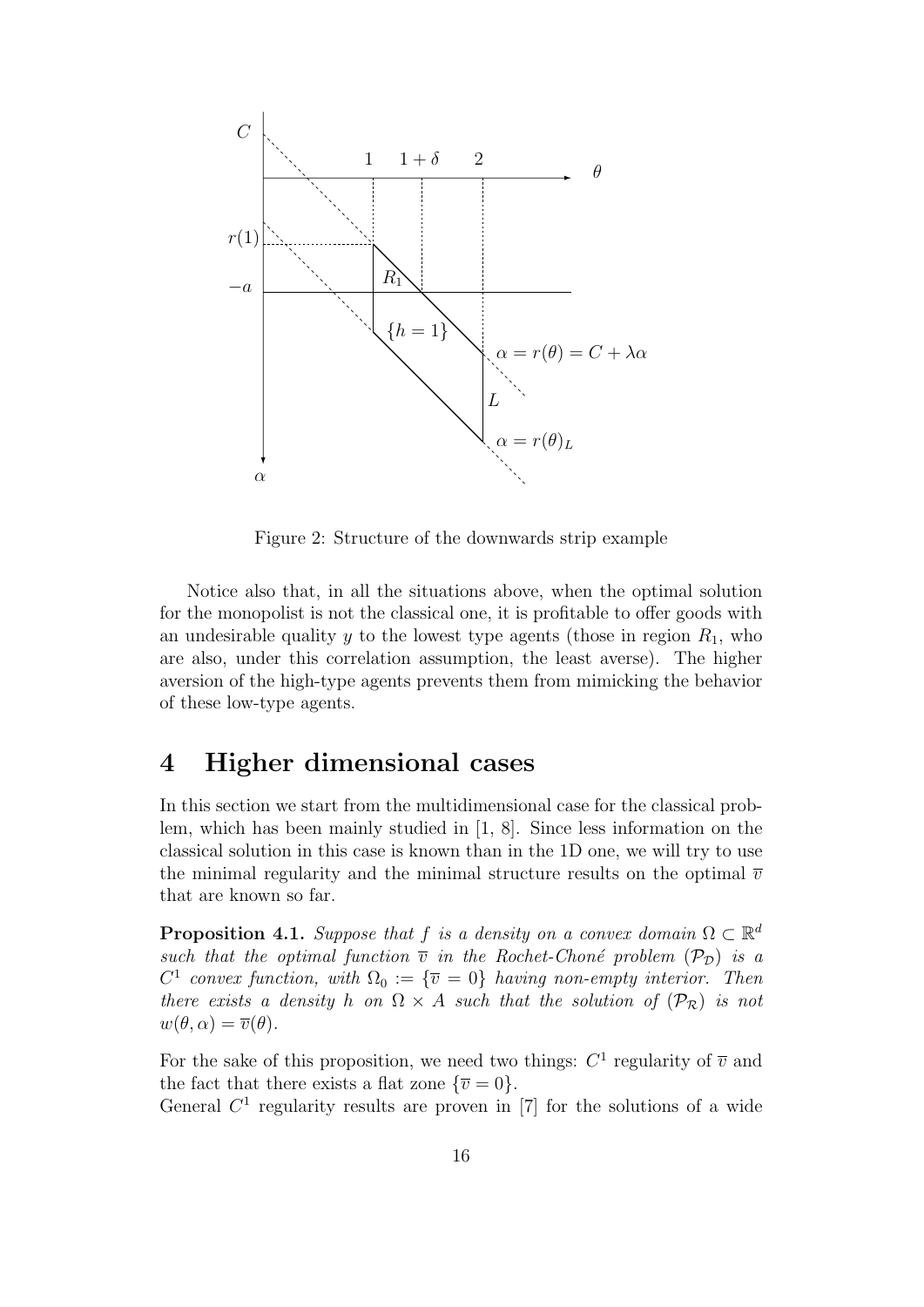class of variational problems under convexity constraints, including the one of Rochet & Choné. As far as the structure of  $\overline{v}$  is concerned, [8] proves that if  $d = 2$ ,  $\overline{v}$  has the shape described in Fig.3 when f is an exponential density, and checks numerically the same behavior for the uniform density. For numerical computations showing this kind of behavior, we also refer to [10]. Anyway the crucial feature we need is that the region  $\Omega_0 := {\overline{v} = 0}$ has non-empty interior. This statement means that the seller excludes a set of consumers. Actually, it has been proven by Armstrong in [1] that, for any dimension  $d \geq 2$ , the set  $\Omega_0$  has positive measure as soon as  $\Omega$  is strictly convex; yet, the same proof easily generalizes to other classes of domains, for instance to any straight rectangle (i.e. a rectangle whose edges are parallel to the coordinate axes). We thus easily derive the following corollary.

**Corollary 4.2.** For every regular density f of types on a domain  $\Omega$  which is either strictly convex or a straight rectangle in  $\mathbb{R}^d$ , for  $d \geq 2$ , there exists a density h on  $\Omega \times A$  such that the optimal contract contains undesirable goods.

We will concentrate the proof of proposition 4.1 in the case of a straight rectangle in 2D, which is the one that has been most investigated so far, but the reader may easily notice that the procedure may be extended to higher dimensions and to different shapes of  $\Omega$ , since we only perform local variations.

Proof. The strategy for looking at the higher dimensions case is similar to the previous one (i.e. that of Proposition 3.2). We suppose that the solution is a function  $\bar{v}$  depending on  $\theta$  only, and we produce a function  $w_{\varepsilon}$  through  $w_{\varepsilon}(\theta, \alpha) = \overline{v}(\theta + \varepsilon \mathbf{e}^{l}(\alpha))$ , where l is the usual function  $l(\alpha) = (\alpha + a)_{+}$  and **e** is a given unit vector with positive components. In the following we choose  $\mathbf{e} = (\frac{1}{\sqrt{2}})$  $\frac{1}{2}, \frac{1}{\sqrt{2}}$  $\frac{1}{2}$ ). The function  $w_{\varepsilon}$  is convex and increasing with respect to each variable, provided that  $\overline{v}$  is convex and increasing. We notice that

$$
\nabla_{\theta} w_{\varepsilon}(\theta, \alpha) = \nabla \overline{v}(\theta + \varepsilon \mathbf{e} l(\alpha)), \ \partial_{\alpha} w_{\varepsilon} = \varepsilon \nabla \overline{v}(\theta + \varepsilon \mathbf{e} l(\alpha)) \cdot \mathbf{e} l'(\alpha), \text{ for a.e. } (\theta, \alpha).
$$

Hence we can write  $J_R(w_\varepsilon)$  and we have

$$
J_R(w_{\varepsilon}) = \int \left( \theta \nabla \overline{v}(z_{\theta,\alpha}) + \varepsilon \alpha l'(\alpha) \nabla \overline{v}(z_{\theta,\alpha}) \cdot \mathbf{e} - \overline{v}(z_{\theta,\alpha}) - \frac{|\nabla \overline{v}|^2}{2} (z_{\theta,\alpha}) \right) dh(\theta, \alpha)
$$
  
= 
$$
\int \left( -k(z_{\theta,\alpha}) - \varepsilon (l(\alpha) - \alpha l'(\alpha)) \nabla \overline{v}(z_{\theta,\alpha}) \cdot \mathbf{e} \right) dh(\theta, \alpha)
$$

where  $z_{\theta,\alpha}$  denotes  $\theta + \varepsilon el(\alpha)$  and  $k(z) := \frac{1}{2} |\nabla \overline{v}(z)|^2 - z \cdot \nabla \overline{v}(z) + \overline{v}(z)$ .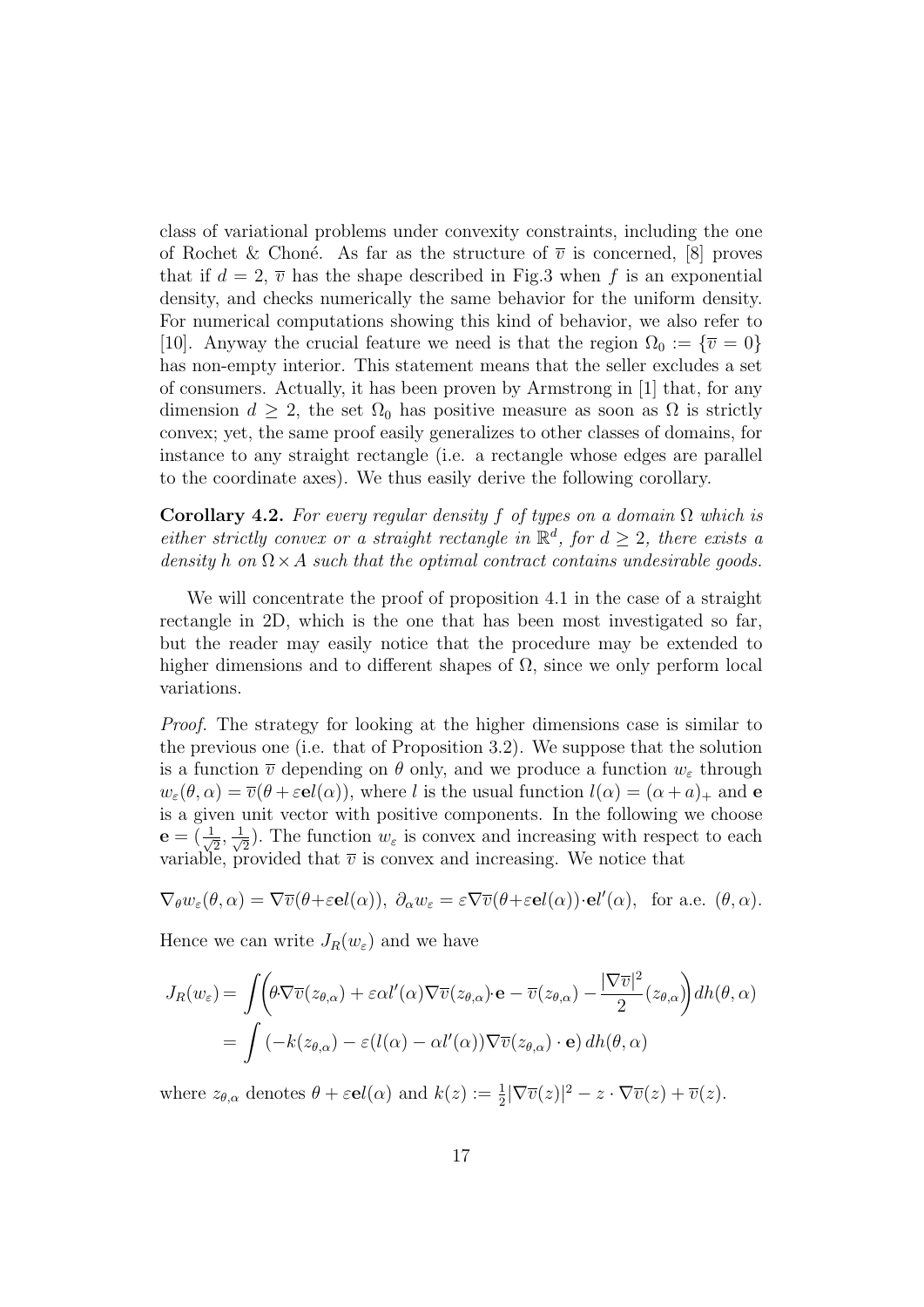

Figure 3: The shape of the classical solution for the exponential distribution

#### Simplifying assumptions on h

Since our goal is just to provide sufficient conditions in order to show an example where  $\overline{v}$  is not optimal (and  $w_{\varepsilon}$  gives a better result than  $\overline{v}$ ), we can make some simplifying assumptions: we suppose that  $h(\theta, \alpha) = 1_K(\theta)1_S(\alpha)$ for those pairs  $(\theta, \alpha)$  such that  $l(\alpha) \neq 0$ , where  $K \subset \Omega$  is a non-negligible given subset of  $\Omega$  and  $S \subset [-a/2, 0]$  is an interval where l is positive. This is not so restrictive in terms of the density  $f$ , provided  $f$  is bounded from below by a positive constant on  $K$ : it is actually always possible to express f as the  $\theta$ -marginal of a density h of this kind, if we adjust the rest of the density with the behavior of h on  $\{l = 0\}$ . This reduces the integral above to

$$
-\int_{S} d\alpha \int_{K} \left(k(z_{\theta,\alpha}) + \varepsilon (l(\alpha) - \alpha l'(\alpha))\nabla \overline{v}(z_{\theta,\alpha}) \cdot \mathbf{e}\right) d\theta.
$$

#### Simplifying assumptions on  $K$

Now suppose that  $K$  is actually a rectangle with two sides which are parallel to e and two orthogonal sides denoted by  $\partial K_+$  and  $\partial K_-\$  (see Fig. 4). If we denote by  $d_1$  the one-dimensional integration on  $\partial K_+$  and  $\partial K_-,$  it is not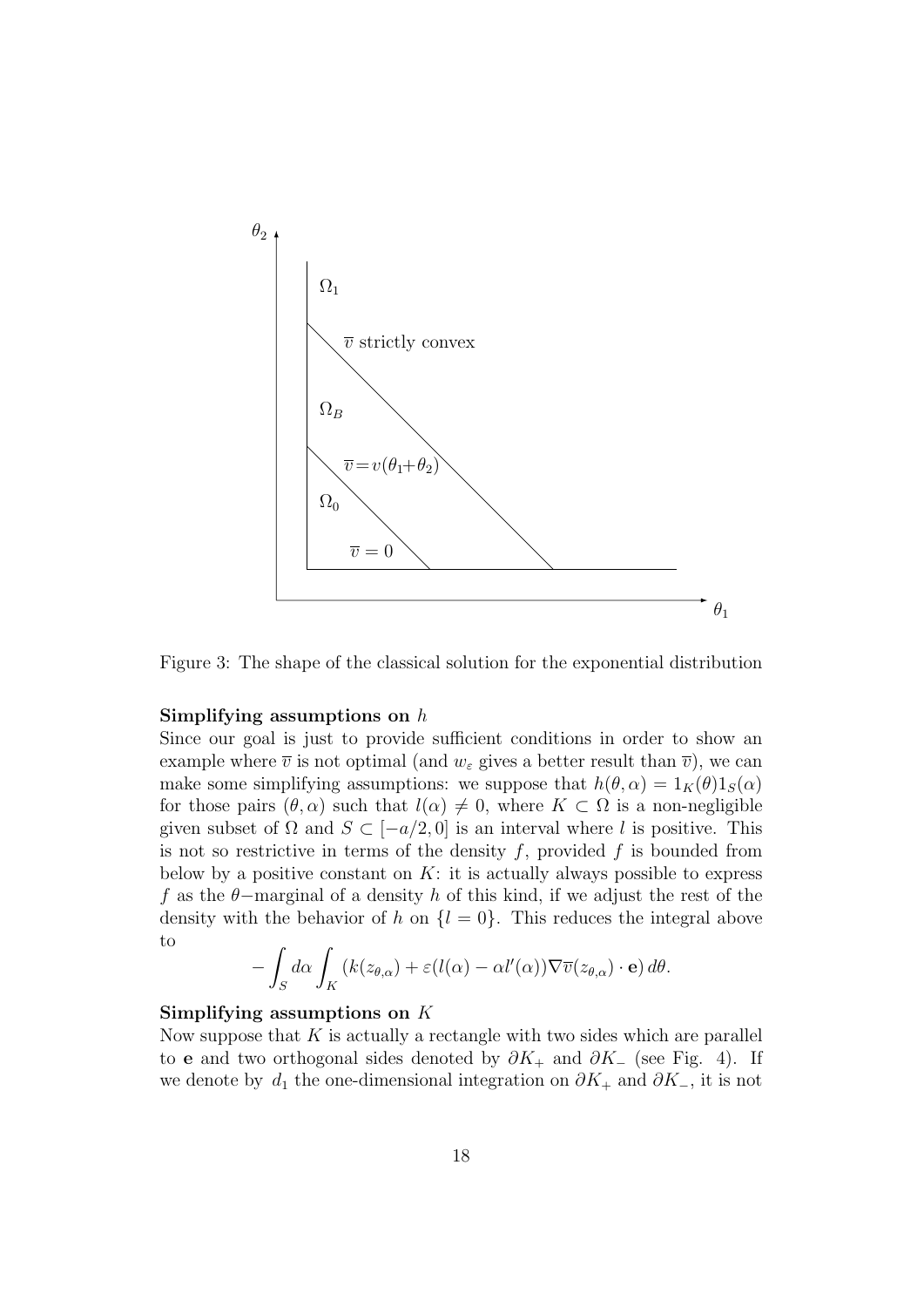difficult to check that

$$
\frac{d}{d\varepsilon}\Big|_{\varepsilon=0} \int_K k(\theta + \varepsilon \mathbf{e} l(\alpha)) d\theta = \frac{d}{d\varepsilon}\Big|_{\varepsilon=0} \int_{K + \varepsilon \mathbf{e} l(\alpha)} k(\theta) d\theta
$$

$$
= l(\alpha) \Big( \int_{\partial K_+} k(\theta) d_1 \theta - \int_{\partial K_-} k(\theta) d_1 \theta \Big)
$$

provided that k is continuous (which is the case if  $\overline{v} \in C^1$ ). Moreover, we have

$$
\int_K \nabla \overline{v} \cdot \mathbf{e} \, d\theta = \int_{\partial K_+} \overline{v} \, d_1 \theta - \int_{\partial K_-} \overline{v} \, d_1 \theta.
$$

Now, suppose that  $\overline{v} = \nabla \overline{v} = 0$  on  $\partial K_-\overline{v}$ . This simplifies the computation and yields to

$$
\frac{d}{d\varepsilon}\Big|_{\varepsilon=0}J_R(w_\varepsilon)=\int_S l(\alpha)d\alpha\left(\int_{\partial K_+}k d_1\theta\right)+\int_S (l(\alpha)-\alpha l'(\alpha))\,d\alpha\left(\int_{\partial K_+}\overline{v}\,d_1\theta\right).
$$

Since  $\overline{v}$  is nonnegative and  $l(\alpha) - \alpha l'(\alpha) = (\alpha + a)_+ - \alpha = a \leq 2l(\alpha)$  on S, we can estimate the last term through

$$
\int_{S} (l(\alpha) - \alpha l'(\alpha)) d\alpha \left( \int_{\partial K_+} \overline{v} d_1 \theta \right) \leq 2 \int_{S} l(\alpha) d\alpha \left( \int_{\partial K_+} \overline{v} d_1 \theta \right),
$$

and get

$$
\frac{d}{d\varepsilon}\Big|_{\varepsilon=0} J_R(w_\varepsilon) \geq -\int_S l(\alpha) d\alpha \left( \int_{\partial K_+} (k+2\overline{v}) d_1 \theta \right).
$$

#### Choice of a point  $\overline{\theta}$

It is now sufficient to prove that one can choose K so that  $k+2\overline{v}=\frac{1}{2}$  $\frac{1}{2}|\nabla \overline{v}(\theta)|^2 \theta \cdot \nabla \overline{v}(\theta) + 3\overline{v}(\theta)$  is negative on  $\partial K_+$  in order to have a positive derivative of  $J_R(w_\varepsilon)$ .

Here the key point is to suppose that  $\overline{v}$  has a flat part  $\Omega_0$  with non-empty interior. Thanks to the convexity of  $\overline{v}$ , this set is convex and we suppose that it includes a neighborhood of 0. Let  $\bar{\theta}$  be a point on the boundary of  $\Omega_0$  which is in the interior of  $\Omega$ . Then, thanks to the monotonicity properties of  $\overline{v}$ , the vector **e** is an outwards vector for the set  $\Omega_0$ , in the sense that  $\overline{v}(\overline{\theta} + s\mathbf{e}) > 0$ for  $s > 0$ . The vector  $\frac{1}{2} \nabla \overline{v}(\overline{\theta}) - \overline{\theta}$  will have negative coordinates, and the same is true in a neighborhood  $V \subset \Omega$  of  $\overline{\theta}$ . If  $-c$  is a constant bounding from above the components of  $\frac{1}{2}\nabla \overline{v}(\theta) - \theta$  for  $\theta \in V$ , we can write

$$
\left(\frac{1}{2}\nabla\overline{v}(\theta)-\theta\right)\cdot\nabla\overline{v}(\theta)\leq-c\mathbf{e}\cdot\nabla\overline{v}(\theta),
$$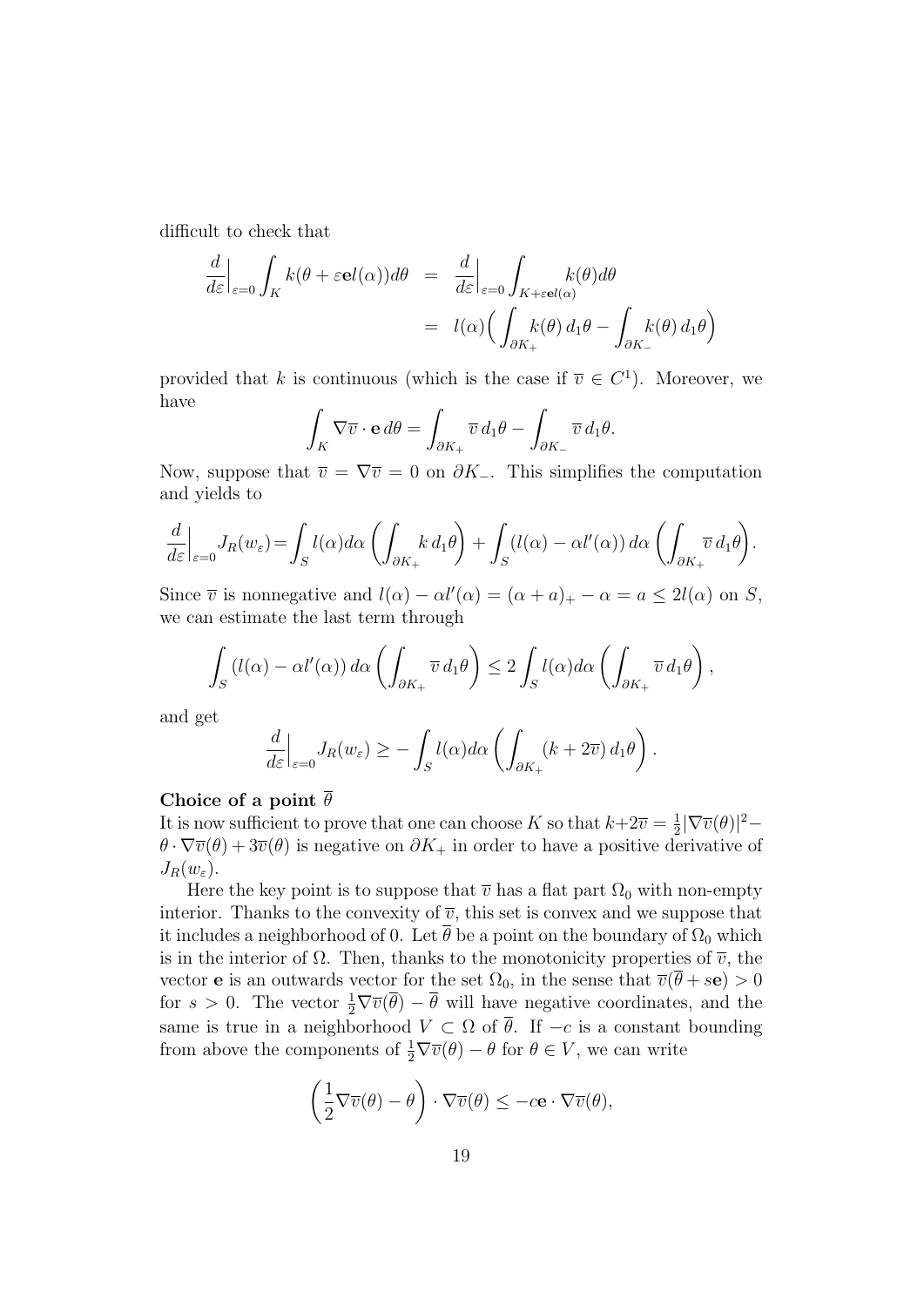

Figure 4: Structure of the multidimensional example

and the term  $\mathbf{e} \cdot \nabla \overline{v}(\theta)$  is the derivative of  $\overline{v}$  in the direction **e**.

#### Choice of  $\partial K_+$  so that  $k + 2\overline{v} < 0$

Now, let us consider the values of  $k + 2\overline{v}$  on a line segment stemming from  $\overline{\theta}$  in the direction **e**, i.e. we consider  $(k + 2\overline{v})(\overline{\theta} + s\mathbf{e})$  for  $s > 0$  such that  $\overline{\theta} + s\mathbf{e} \in V$ . Let us suppose that this quantity always stays positive: this means that we have the inequality

$$
- c \frac{d}{ds} \overline{v}(\overline{\theta} + s\mathbf{e}) + 2 \overline{v}(\overline{\theta} + s\mathbf{e})
$$
  

$$
\geq \left(\frac{1}{2} \nabla \overline{v}(\overline{\theta} + s\mathbf{e}) - (\overline{\theta} + s\mathbf{e})\right) \cdot \nabla \overline{v}(\overline{\theta} + s\mathbf{e}) + 2 \overline{v}(\overline{\theta} + s\mathbf{e}) \geq 0,
$$

which implies

$$
\frac{d}{ds}\overline{v}(\overline{\theta} + s\mathbf{e}) \le \frac{2}{c}\overline{v}(\overline{\theta} + s\mathbf{e}).
$$

By Gronwall Lemma, this inequality implies that  $\overline{v}(\overline{\theta} + s\mathbf{e}) \leq e^{\frac{2}{c}s}\overline{v}(\overline{\theta}) = 0$ , which is in contradiction with the fact that  $\bar{\theta}$  is on the boundary of  $\Omega_0$ , i.e. that  $\overline{v}(\overline{\theta} + s\mathbf{e}) > 0$ .

This implies that there exists a point  $\hat{\theta}$  of the form  $\bar{\theta} + s\mathbf{e}$  in the neigborhood V where  $k + 2\overline{v}$  is negative. The same will be true for all the points in a neighborhood W of  $\hat{\theta}$ . In this way, if one chooses a rectangle K such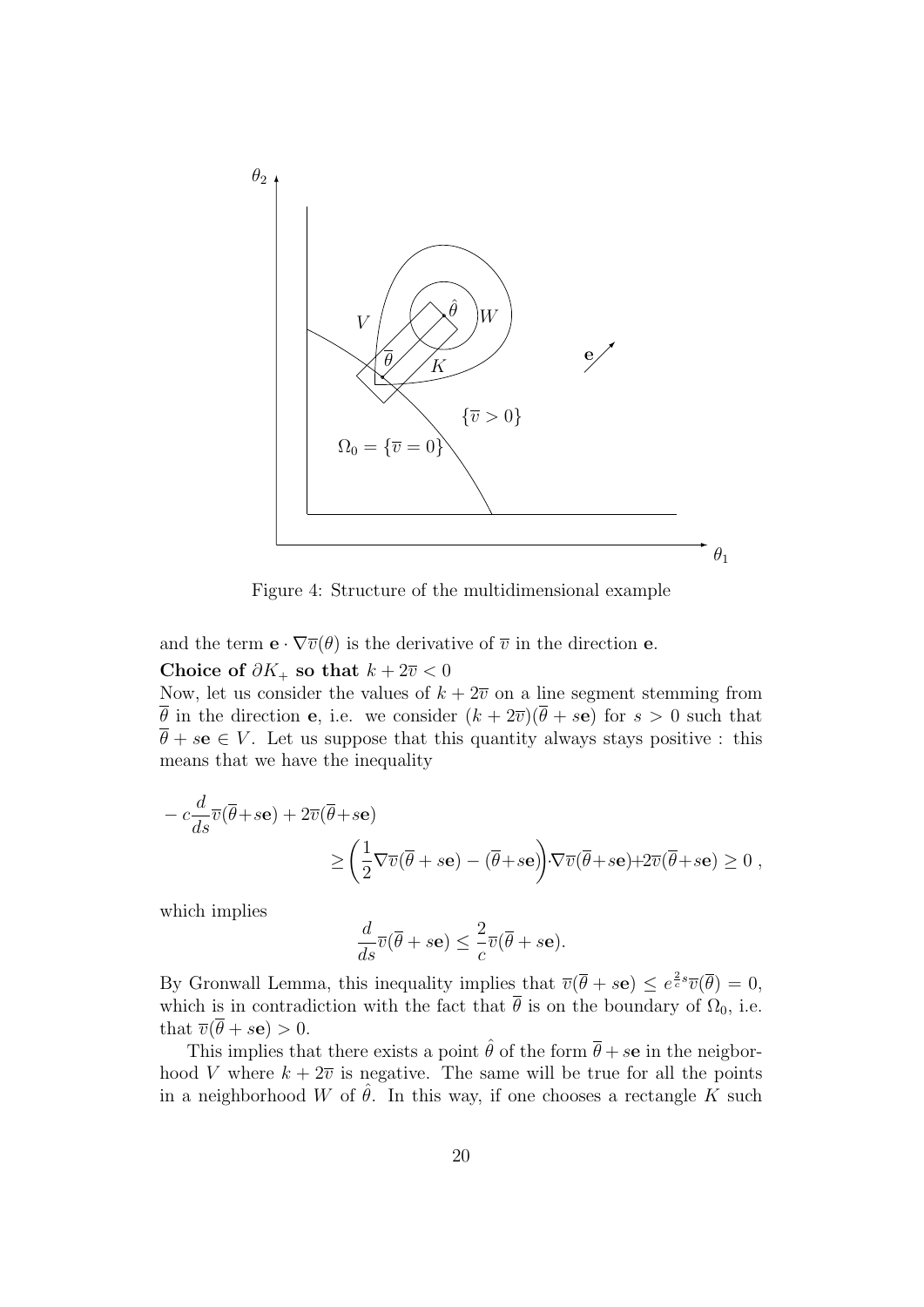that one of the two sides orthogonal to e is completely included in  $\Omega_0$  and the other is included in W, the derivative of  $J_R(w_\varepsilon)$  is positive.  $\mathbf{L}$ 

Notice that in this proof, we use again profitable (from the seller viewpoint) contracts where goods with positive  $y$  are sold to rather low type agents (i.e. the lowest type agents among those who enter the market). Actually, as one can see from Fig. 4, the agents who are concerned are those who are close to the region  $\Omega_0$ , i.e. to the consumers who stay out of the market.

# 5 Summary and conclusions

In this paper, we have been concerned with providing partial progress on the possible profitability of undesirable contracts, for a monopolist facing averse buyers with multidimensional types. Our main contribution in comparison with the existing literature is to investigate multidimensional problems with a continuum of buyers.

We first defined an extended version of the multidimensional screening problem mainly studied by Rochet  $\&$  Choné. We discussed several interpretations of the addition of an undesirable quality and, by means of a fine analysis of this model, we highlighted situations where the seller either can or cannot improve his profit by offering undesirable goods.

The optimal policy does not use undesirable goods in the case where agents type  $\theta$  and aversion  $\alpha$  are independent. The correlation between the distributions of agents type and aversion is at the heart of the answer, as we showed with a family of examples depending on a parameter  $\lambda$ . When  $\lambda < 0$  the correlation between  $\theta$  and  $|\alpha|$  is positive, low-type consumers are less averse and it is profitable for the seller to use the undesirable quality y. When  $\lambda \geq 0$  the correlation is negative, and the conclusion is the same as for the independent case. A similar behavior is also seen in the higher dimensional example we provided, where we made use of the presence of poorly averse agents close to the "out-of-the-market" zone  $\Omega_0$ . By the way, this low-type zone of agents is also likely to be the perfect target for offering undesirable goods, as seen at the end of Section 4. What we get is consistent with the results presented in  $[3, 9, 11, 12]$ . Yet, the novelty of this paper is to analyze these same questions with a continuum of agents, in a Rochet & Choné framework.

The non profitability conclusion is also true when the monopolist is forced to offer a constant level of the undesirable quality, i.e. removing the possibil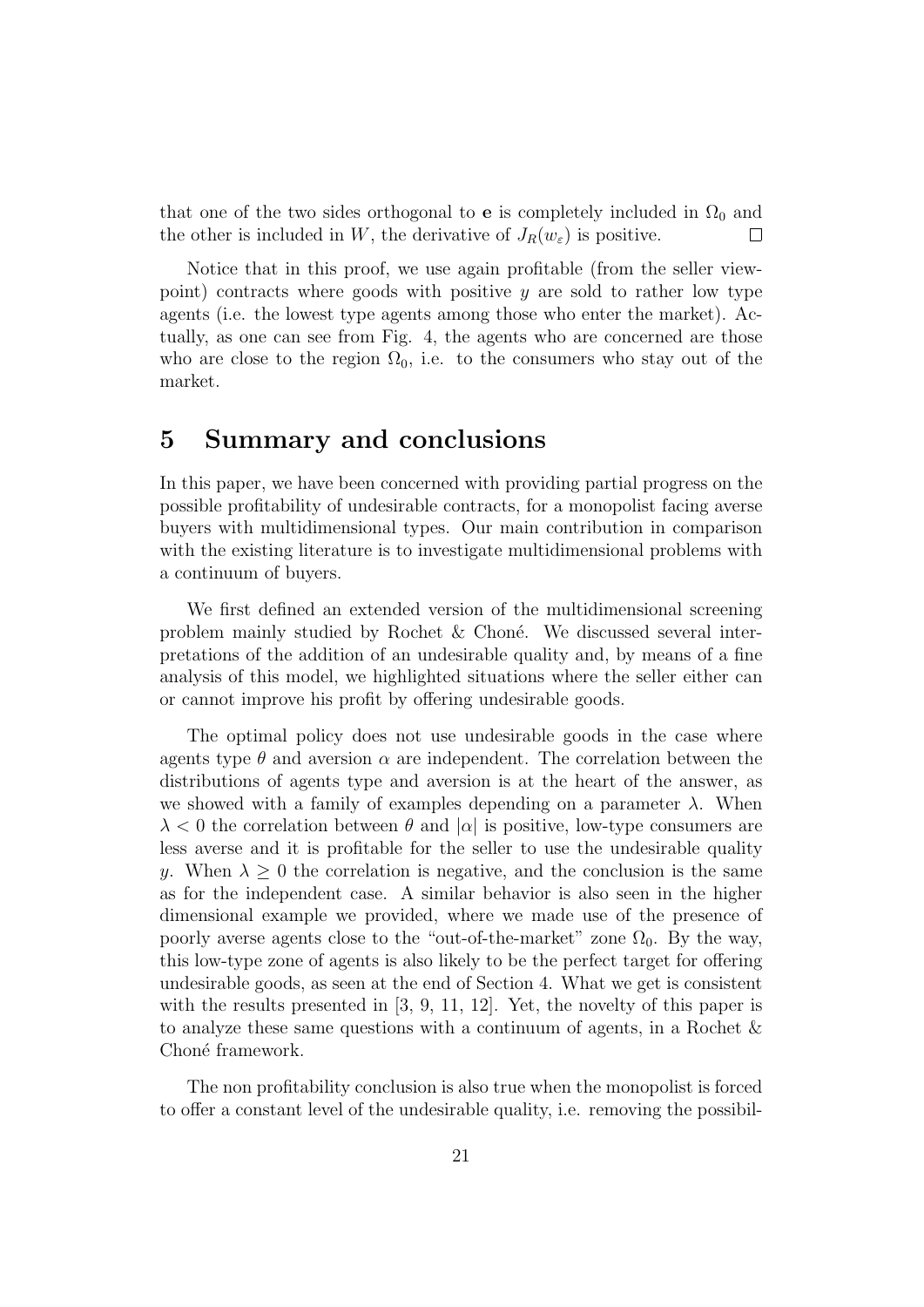ity to screen the agents via such a quality (or discriminate). We saw that, if the principal really uses undesirable contracts (and he only does use them for pure screening purposes), then the undesirable characteristic  $y$  he proposes will take different values, including 0.

By providing examples in both the scalar and the multidimensional cases, we emphasized the role of the undesirable quality to screen the agents, and we have seen that the screening considerations sometimes outperform aversion.

#### Acknowledgements

The authors wish to thank G. Carlier for suggesting the topic of this article as well as for very helpful discussions and I. Ekeland for his active interest in the problem and interesting suggestions. The second author acknowledges the support of the ANR project "Evolution and variational methods applied to economics and finance".

Moreover, the work on this paper started when both authors where affiliated to CEREMADE in Paris-Dauphine, and the support of the Chaire les Particuliers Face aux Risques is especially acknowledged.

# References

- [1] M. Armstrong, Multiproduct nonlinear pricing, Econometrica, 64, 51–75, 1996.
- [2] R. Arnott, J. E. Stiglitz, Randomization with asymmetric information, The Rand Journal of Economics, vol.9, No.3, pp.344-362, 1988.
- [3] P. Bolton, M. Dewatripoint, Contract Theory, MIT Press, Cambridge, 2005.
- [4] G. Carlier, Calculus of variations with convexity constraint, J. Nonlinear Convex Anal, 3(2), 125–143, 2002.
- [5] G. Carlier, Problèmes de calcul des variations issus de la théorie des contrats, PhD thesis, Université Paris-Dauphine, 2000.
- [6] G. Carlier, I. Ekeland, N. Touzi, Optimal derivatives design for meanvariance agents under adverse selection, Math. Finan. Econ. 1, 57–80, 2007.